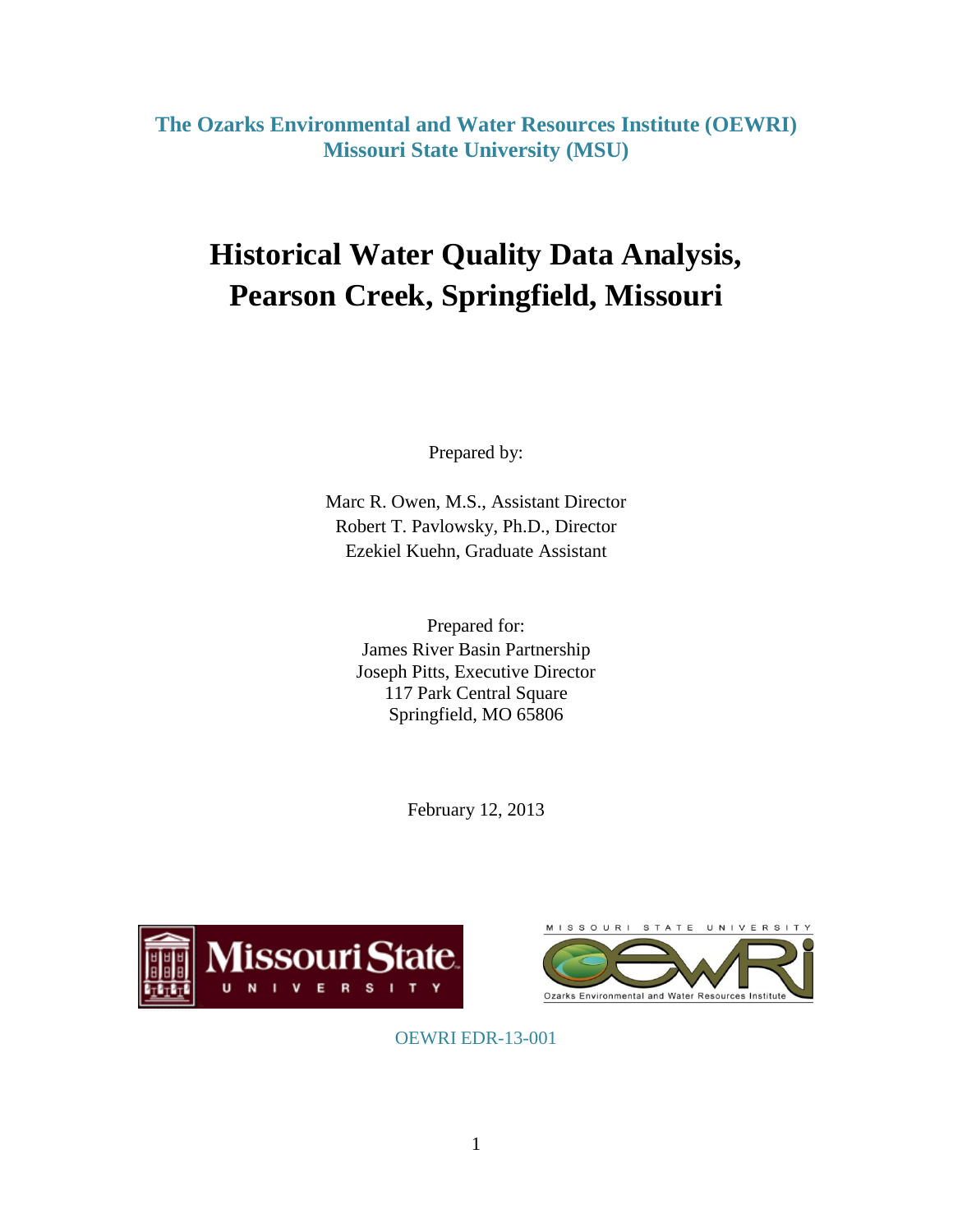# **TABLE OF CONTENTS**

<span id="page-1-0"></span>

| <b>TABLES.</b>  |  |
|-----------------|--|
| <b>FIGURES</b>  |  |
| <b>APPENDIX</b> |  |
|                 |  |

# **LIST OF TABLES**

<span id="page-1-1"></span>

## **LIST OF FIGURES**

<span id="page-1-3"></span><span id="page-1-2"></span>

| Figure 1. Pearson Creek watershed sampling locations and karst features  10               |  |
|-------------------------------------------------------------------------------------------|--|
| Figure 2. Frequency distribution of TP concentrations at Site 1, lower Pearson Creek 11   |  |
| Figure 3. Frequency distribution of TP concentrations at Site 2, Jones Spring 11          |  |
| Figure 4. Average annual TP concentrations at Site1, lower Pearson Creek.  12             |  |
|                                                                                           |  |
| Figure 6. Frequency distribution of TN concentrations at Site 1, lower Pearson Creek.  13 |  |
| Figure 7. Frequency distribution of TN concentrations at Site 2, Jones Spring.            |  |
| Figure 8. Average annual TN concentrations at Site 1, lower Pearson Creek 14              |  |
|                                                                                           |  |
|                                                                                           |  |
|                                                                                           |  |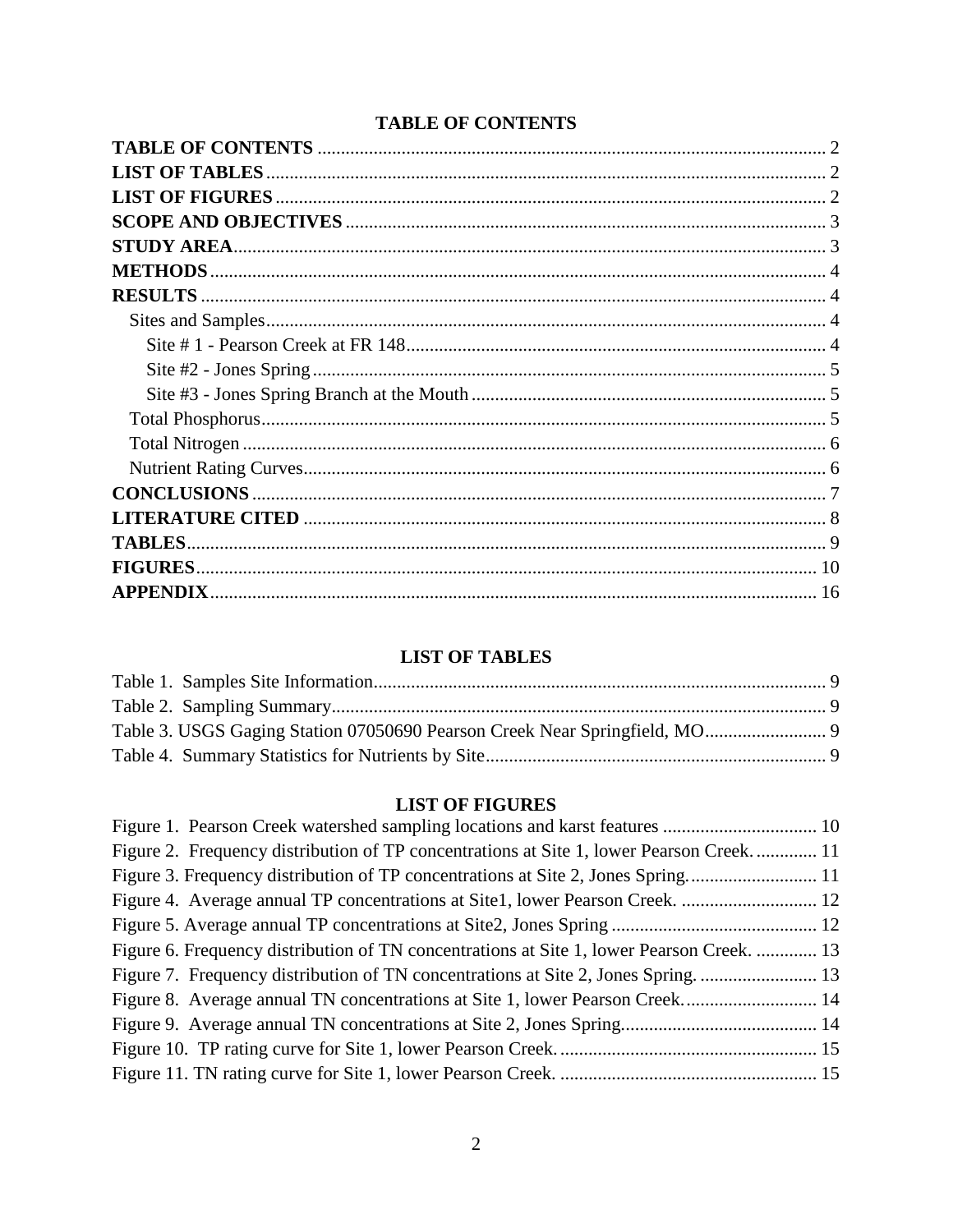#### **SCOPE AND OBJECTIVES**

The Ozarks Environmental and Water Resources Institute (OEWRI) at Missouri State University (MSU) is performing a water quality monitoring and nutrient load evaluation for the Pearson Creek watershed near Springfield, Missouri. This effort is part of the Show-Me Yards, Neighbors, Farms, and Ranches 319 Grant received by the James River Basin Partnership (JRBP) through the Missouri Department of Natural Resources (MDNR). Pearson Creek is listed as impaired due to unknown toxicity that is thought to result from increased storm water loading from urban development in the watershed (USEPA 2011). Recent studies have also indicated urban land use is adversely impacting Pearson Creek with loadings of toxic compounds that can harm the aquatic environment (Richards and Johnson 2002; Hutchison 2010). Additionally, Pearson Creek is located in the James River Basin, and the James River Total Maximum Daily Load (TMDL) focuses on impairment due to nutrient loadings (MDNR 2001).

The monitoring plan for this project is designed to address and compliment management and regulatory goals including: (i) 319 requirements for evaluating baseline conditions, BMP effectiveness, load reductions, (ii) approved TMDL targets for both James River and Pearson Creek, (iii) approved watershed management plan recommendations for the Upper James River, and (iv) Springfield and Greene County MS-4 management plans. One major objective of the monitoring plan is to compare findings of the current project with available historical water quality data. The purpose of this report is to review and evaluate existing water quality data for the Pearson Creek watershed. Specific objectives for this report are: (i) compile a database of existing published water quality data for total phosphorus (TP) and total nitrogen (TN), (ii) perform a historical trend analysis, and (iii) compare concentrations to current James River TMDL standards. Results of this study will be used to evaluate BMP effectiveness and to help calibrate load reduction modeling.

#### **STUDY AREA**

<span id="page-2-1"></span><span id="page-2-0"></span>The Pearson Creek watershed is approximately 59.2  $\text{km}^2$  (22.9 mi<sup>2</sup>) and drains the eastern edges of the City of Springfield in Greene County flowing south to the confluence of the James River (Figure 1). The underlying geology of the watershed is Mississippian age limestone within which a karst landscape has formed where sinkholes, losing streams, and springs are common (Bullard et al. 2001). There are 23 mapped springs within the basin with the largest being Jones Spring in the southwest portion of the watershed. Land use of the watershed ranges from highlow density urban in the western half of watershed to residential, livestock grazing, and forage crop production outside the city limits to the east (Hutchison 2010).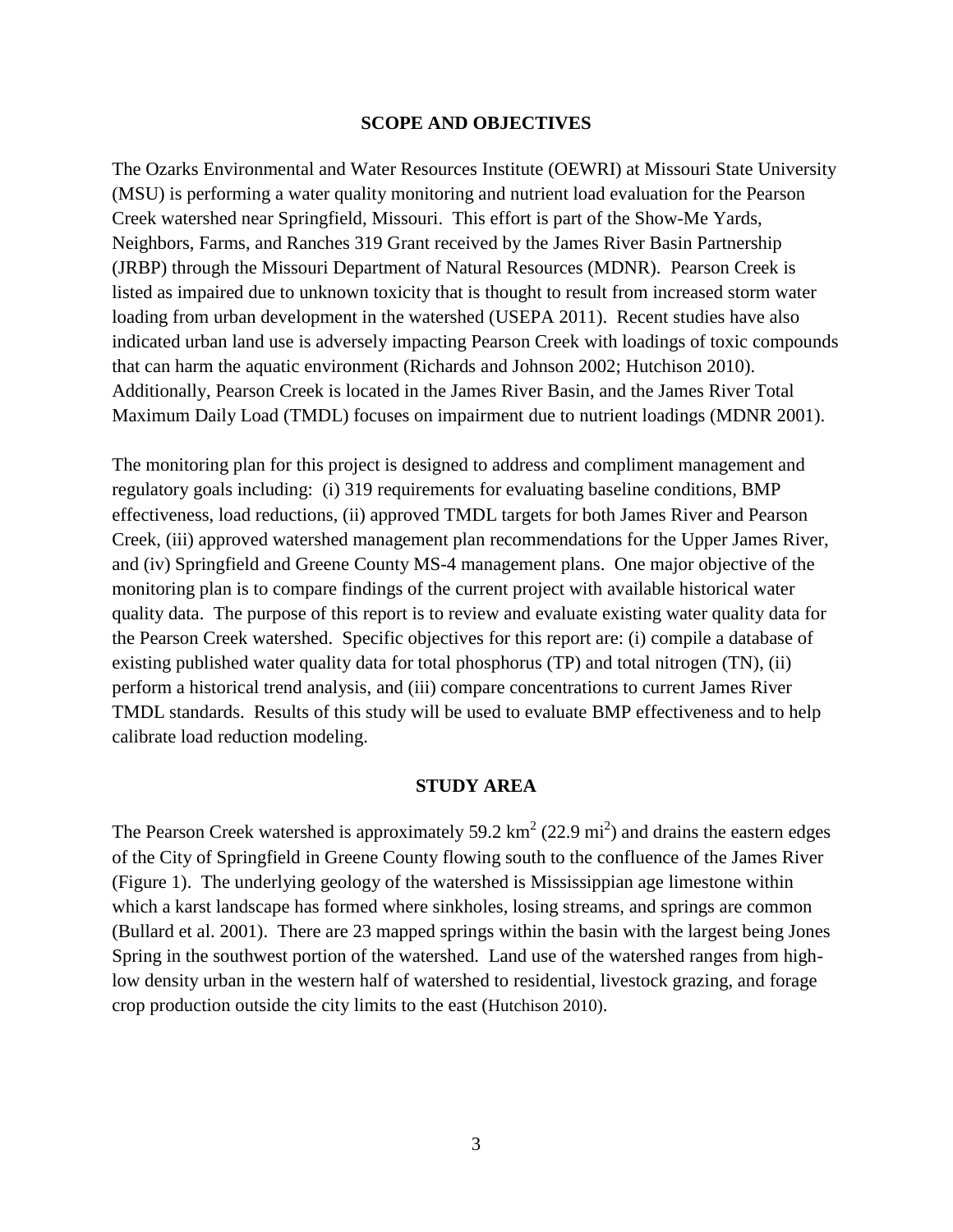#### **METHODS**

Water quality data has been previously collected from Pearson Creek by several agencies, universities, and groups for a variety of reasons. The James River Basin Water Quality Gap Analysis Report written by OEWRI and MEC Water Resources (MEC 2007) and the Pearson Creek TMDL (USEPA 2011) report that relatively precise data has been collected by the United States Geological Survey (USGS), Missouri Department of Natural Resources (MDNR), Missouri State University (MSU), City of Springfield (CS), and Springfield City Utilities (CU). In addition, a yearlong water quality study of the Middle James River Basin was conducted in 2008-2009, and one of the sites was located at the USGS gage on FR 148 (Hutchison, 2010).

These data were compiled into one data base and evaluated using frequency distribution, time series analysis, and rating curves where appropriate. Concentrations that were < detection limit were entered as half the detection limit in the database. The frequency distribution will evaluate variability in nutrient concentrations from all the samples collected. The time-series analysis will look at temporal changes in nutrient concentrations. Finally, establishing a rating curve from existing data will show how concentrations change with discharge. Additionally, the data collected during the present study will be combined with the data in this report to establish baseline conditions that can be evaluated against future improvements to water quality through best management practices established in the watershed.

#### **RESULTS**

#### <span id="page-3-1"></span><span id="page-3-0"></span>**Sites and Samples**

Historical water quality data is available at three sites in the Pearson Creek Watershed. These sites are; Pearson Creek at Farm Road (FR) 148, Jones Spring, and at the mouth of the Jones Spring Branch Tributary (Table 1). At these three sites, a total of 203 TP and 142 TN samples have been collected going back to 1989, however sampling has not been continuous. This section summarizes the number and type of samples collected and the agencies that collected the samples for each site.

#### <span id="page-3-2"></span>Site # 1 - Pearson Creek at FR 148

The site where the most data was collected is at the USGS gage at Farm Road 148 (Table 2). This site is located approximately 2 km upstream of the confluence of the James River (Figure 1). Sample collection occurred either at the Greene County concrete bridge at FR 148, or approximately 700 m downstream at FR 193. Without any significant drainage area between the two sites data from these two sites were combined. A USGS gaging station (07050690) operating at this location since 1999 is located at FR 148 (Table 3). Total of 148 TP samples were collected at this site beginning in the late 1980s. From 1989-1991 and 1996-1998 CU collected at this location. The MDNR, USGS, and MSU collected samples from 1999-2005 and MSU collected here from 2008-2009. A total of 109 TN samples were collected at this site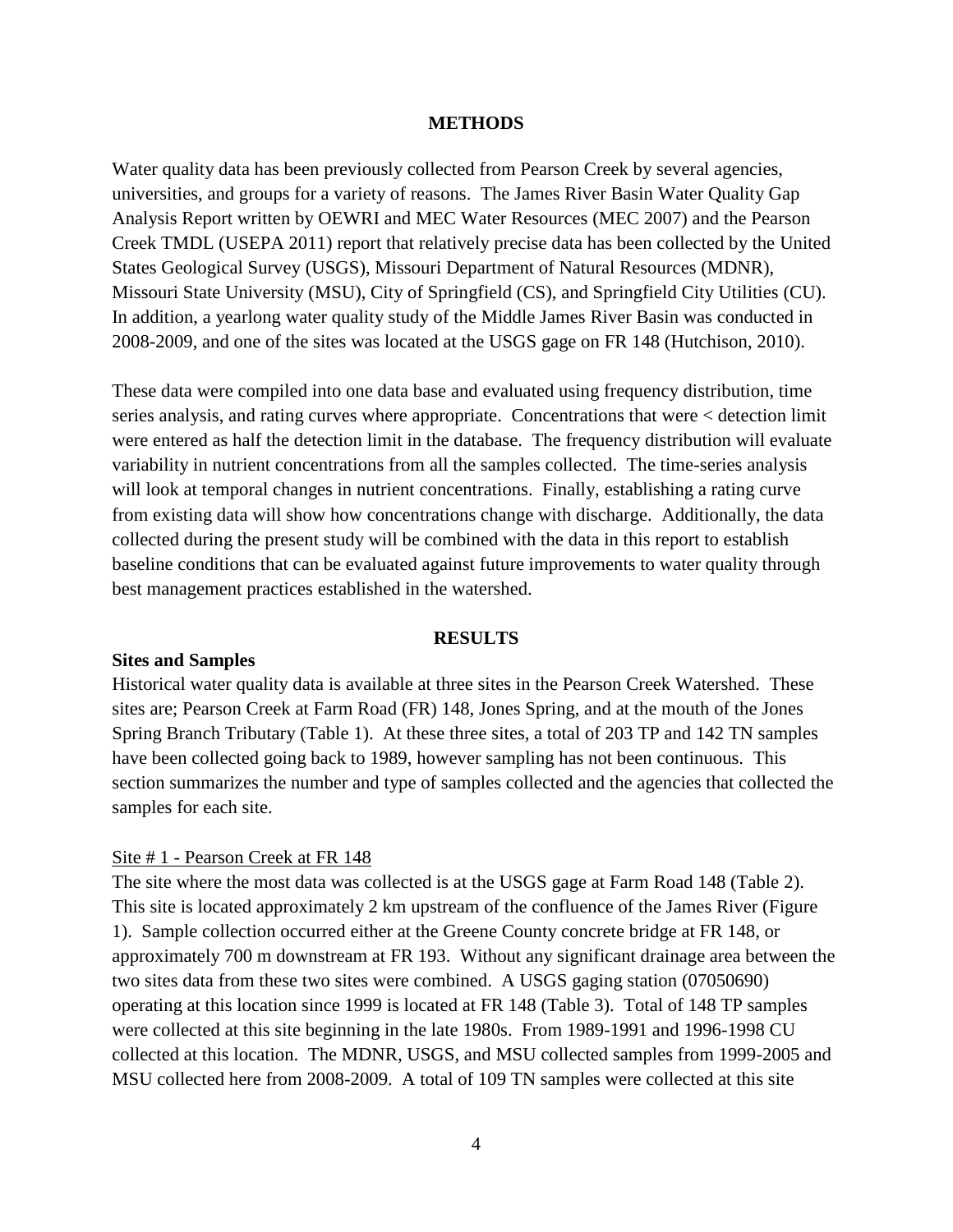beginning in 1999. The MDNR, USGS, and MSU collected samples here from 1999-2005 and MSU collected here from 2008-2009

## <span id="page-4-0"></span>Site #2 - Jones Spring

The next site with the highest number of samples collected is at Jones Spring (Table 2). Jones Spring is located approximately 1.3 km upstream of the main stem of Pearson Creek just east of the railroad tracks. The spring flow is captured and released in a series of ponds created along the Jones Spring Branch tributary. A total of 46 TP samples were collected at this site in 1993 and from 1996-1998 by CU. The SC collected TP samples at this location from 2002-2008. All 24 TN samples from this site were collected by SC between 2002-2008.

# <span id="page-4-1"></span>Site #3 - Jones Spring Branch at the Mouth

Finally, a small number of samples have been collected at the mouth of the Jones Spring Branch tributary before it enters the main stem of Pearson Creek. This site is located at the last pond outlet on the tributary along Leaning Tree Lane where Jones Spring Branch enters the main stem of Pearson Creek about 3.2 km upstream of the confluence with the James River. A total of 9 TP and 9 TN samples were collected at this site. The USGS collected samples at this location from 1999-2000 and the CS collected here in 2009.

## <span id="page-4-2"></span>**Total Phosphorus**

Concentrations of TP are generally lower than the TMDL target of 0.075 mg/L, but have high variability. Variability in TP concentrations is high at all three sites in this study with coefficient of variation percentage  $(cv\%) > 100\%$  at all sites with the highest variability at Site 1  $(cv\% = 194)$ . Site 1, on the main stem of Pearson Creek, has a mean concentration of 0.059 mg/L with a range of <DL-1.30 mg/L (Table 2). Site 2 at Jones Spring has less variability (cv%=150), however has a mean concentration of 0.099 mg/L, ranging from <DL-0.900 mg/L. Finally, Site 3 at the mouth of Jones Spring Branch has the lowest variability ( $cv\% = 102$ ), has a mean concentration of 0.092 mg/L and a range from 0.010-0.260 mg/L. However, only 9 samples were collected at this location.

High variability at Site 1 on the main stem of Pearson Creek is due to a few high concentrations collected at this location, but with lower overall concentrations than the less variable Site 2 at Jones Spring. A frequency distribution of values from Site 1 show the median TP concentration is 0.040 mg/L, with 87% of the samples collected here having a concentration < TMDL target of 0.075 mg/L (Figure 2). In contrast, the median TP concentration at Jones Spring (Site 2) was higher at 0.064 mg/L, and around 56% of the samples were less than the TMDL target of 0.075 mg/L (Figure 3).

Annual mean TP concentration at Site 1 and Site 2 were generally lower than the TMDL target of 0.075 mg/L, with the exception of a couple of years from 2000-2005 (Figures 4 and 5).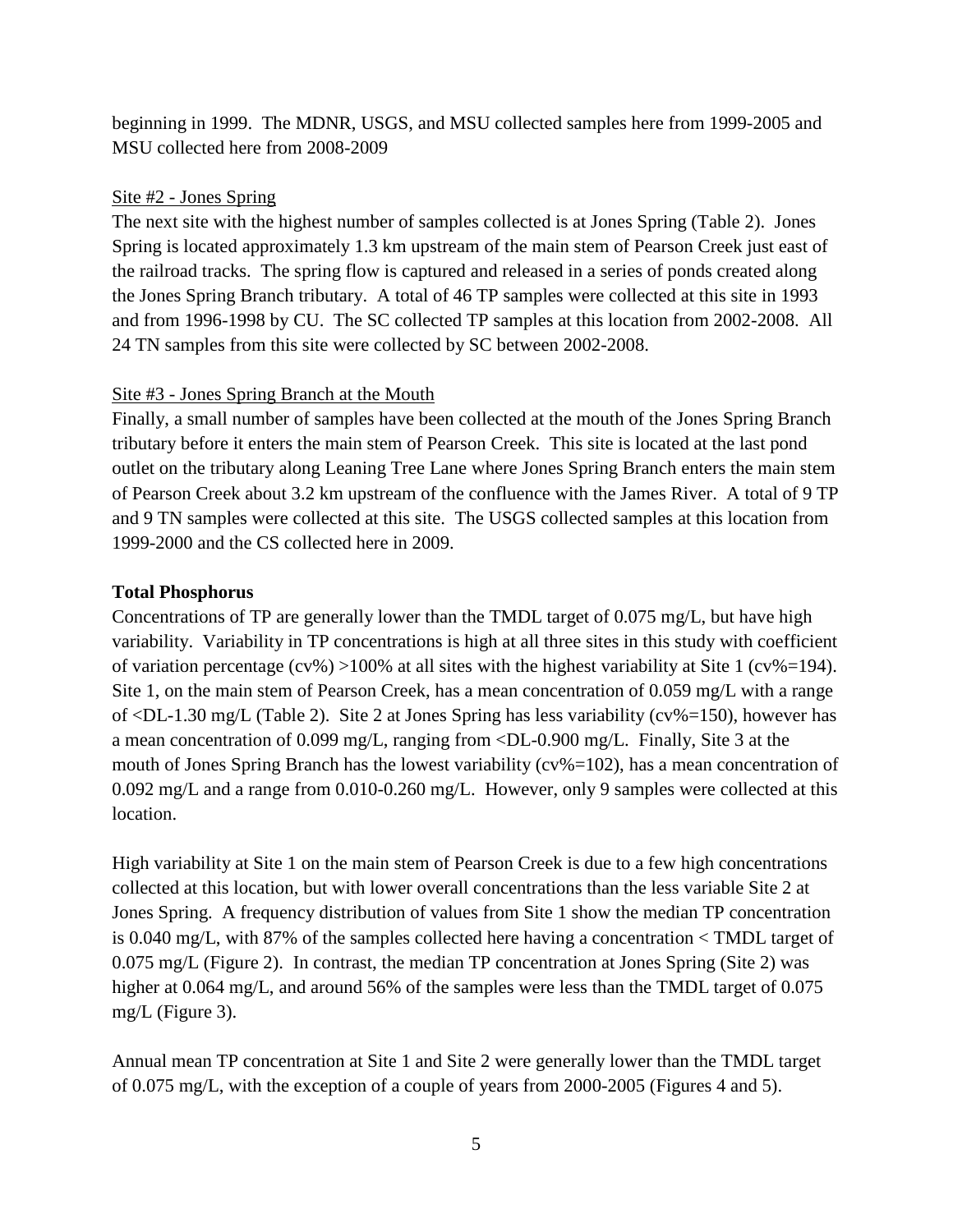Annual mean TP concentrations at Site 1 were nearly 0.5 mg/L in 2000 and slightly higher than the TMDL target in 2004. Annual mean TP concentrations at Site two exceeded the TMDL target in 2004 and 2005. These data suggest, in general, TP concentrations are 60-70% higher in Jones Spring than in the main stem of Pearson Creek.

#### <span id="page-5-0"></span>**Total Nitrogen**

Overall, TN is less variable than TP at these sites with all having a cv% <100%. Also, the majority of samples collected at these sites do not meet the TMDL target concentration of 1.5 mg/L. Similar to TP, Site 1 on the main stem has the highest variability with a cv% of 74%. The average TN concentration is 2.83 mg/L with a range from 1.45-20.24 mg/L (Table 2). Site 2 at Jones Spring has the lowest variability with a cv% of 24% and the highest average TN concentration of 3.62 mg/L, with a range of 2.35-6.4 mg/L. The cv% at Site 3 is 30%, average TN concentration of 2.59, and a range between 1.68-4.02 mg/L. As with TP, only 9 samples were collected at this site.

Neither site meets the TMDL target concentration for TN of 1.5 mg/L, suggesting Pearson Creek is a nitrogen source to the James River Basin. The median TN concentration at Site 1 is 2.54 mg/L, with only 1 sample out of  $109 \le 1.5$  mg/L (Figure 6). Site 2 at Jones Spring was significantly higher with a median concentration of 3.38 mg/L and all 24 samples exceeding the TMDL target of 1.5 mg/L (Figure 7).

Mean annual TN concentrations have been fairly consistent over time. Mean annual TN concentrations were generally between 2-3 mg/L at Site 1 and 3-4 mg/L at Site 2 from 1999- 2009. Mean annual TN concentrations exceeded 3 mg/L from 2000-2002 at Site 1 (Figure 8). At Site 2, mean annual TN concentrations exceeded 4 mg/L in 2004 (Figure 9). In the Pearson Creek system, TN concentrations in Jones Spring are 25-30% higher than in the main stem.

## <span id="page-5-1"></span>**Nutrient Rating Curves**

Nutrient rating curves were developed using existing data at Site 1, but more samples are needed at extreme low and high discharges. Discharge data is available for a portion of the samples collected at Site 1 only. A total of 80 samples collected since 1999 were used to develop nutrient rating curves with the historical water quality data. Total phosphorus concentrations can vary greatly even at the same discharge, which is linked to sediment transport that can change throughout a storm event depending on when the sample was collected on the hydrograph (Figure 10). Conversely, TN concentrations varied far less with discharge since it tends to be in a dissolved phase (Figure 11).

The regression equations developed here were created using discharges between 0.1-4.0  $m^3/s$ (3.5-141 ft<sup>3</sup>/s) since very few samples have been collected at discharges  $>4$  m<sup>3</sup>/s and <0.1 m<sup>3</sup>/s (Figures 10 and 11). The current water quality monitoring project is trying to address this by not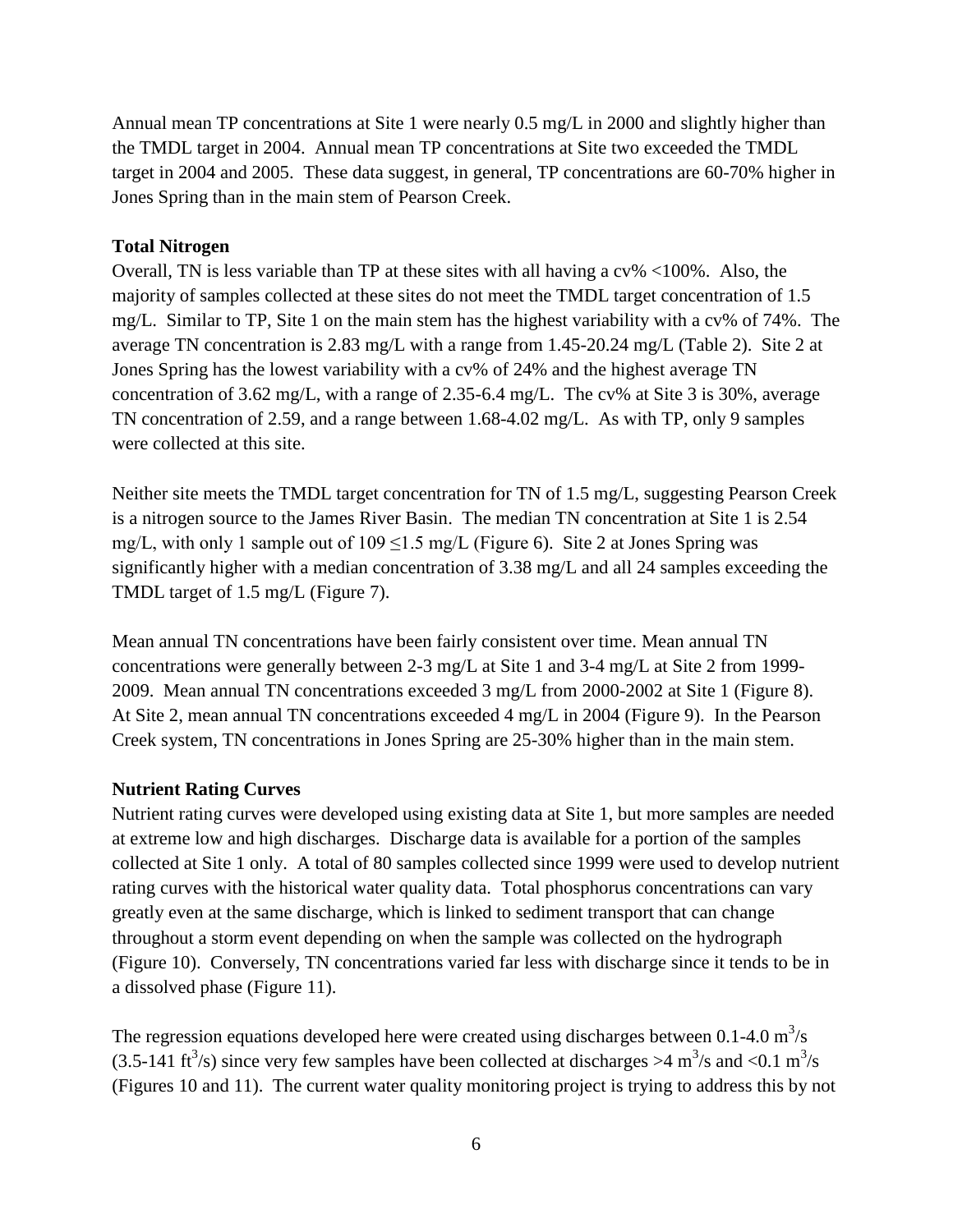only filling in the rating curves at FR 148 and Jones Spring, but also by establishing a monitoring station in the upper watershed. These data along with the monitoring currently underway can help better understand the source of nutrients in the watershed and where to focus management efforts in the future.

## **CONCLUSIONS**

<span id="page-6-0"></span>This report compiles the existing water quality data for the Pearson Creek watershed near Springfield, Missouri. There are 5 main conclusions from this report.

- 1. Water quality data has been collected at three sites with the Pearson Creek watershed. Site 1 is located at FR 148 on the main stem of Pearson Creek at a USGS gaging station in the lower watershed. Site 2 is located a Jones Spring which is also located in the lower watershed west of the main stem near Springfield's city limits. Site 3 is located 1.3 km downstream of Site 2 at the mouth of the Jones Spring Branch.
- 2. Evaluation of this database shows the need for more sampling to calculate annual loads and identify nonpoint source distribution with in the watershed. Site 1 has a fairly good record, particularly since 1999. Water quality data at Site 2 is sporadic. Only a few samples were collected at Site 3, and so trends cannot be determined. Furthermore, these sites are all located in the lower watershed, and little is known about water quality in the upper watershed.
- 3. Total phosphorus concentrations are highly variable in the dataset with cv% ranging from 102-194% at the three sites. However, average and median concentrations are below the TMDL target of 0.075 mg/L. Of all the sample collected, only 13% of the samples exceeded the TMDL target at Site 1 and 44% exceeded the target at Site 2. The high variability results from elevated concentrations present in samples from a few higher flows. Concentrations were 60-70% higher on average in in Jones Spring compared to Pearson Creek at FR 148.
- 4. Total nitrogen concentrations are less variable in the dataset with cv% less than 75% at all sites. However, the majority of the concentrations exceeded the TMDL target of 1.5 mg/L (>99%). Concentrations were 25-30% higher in Jones Spring compared to Pearson Creek at FR 148.
- 5. Hutchison (2010) reports nutrient loads for site 1 on Pearson Creek at 40 kg/km<sup>2</sup>/yr for TP and  $1,470 \text{ kg/km}^2/\text{yr}$  for TN. However, nutrient rating curves created with the existing data shows the need for additional samples at higher storm discharges  $>4$  m<sup>3</sup>/s. The current monitoring program will try to address the gaps in the data by increasing the number of samples at FR 148 and Jones Spring, but also by establishing a new monitoring station in the upper watershed.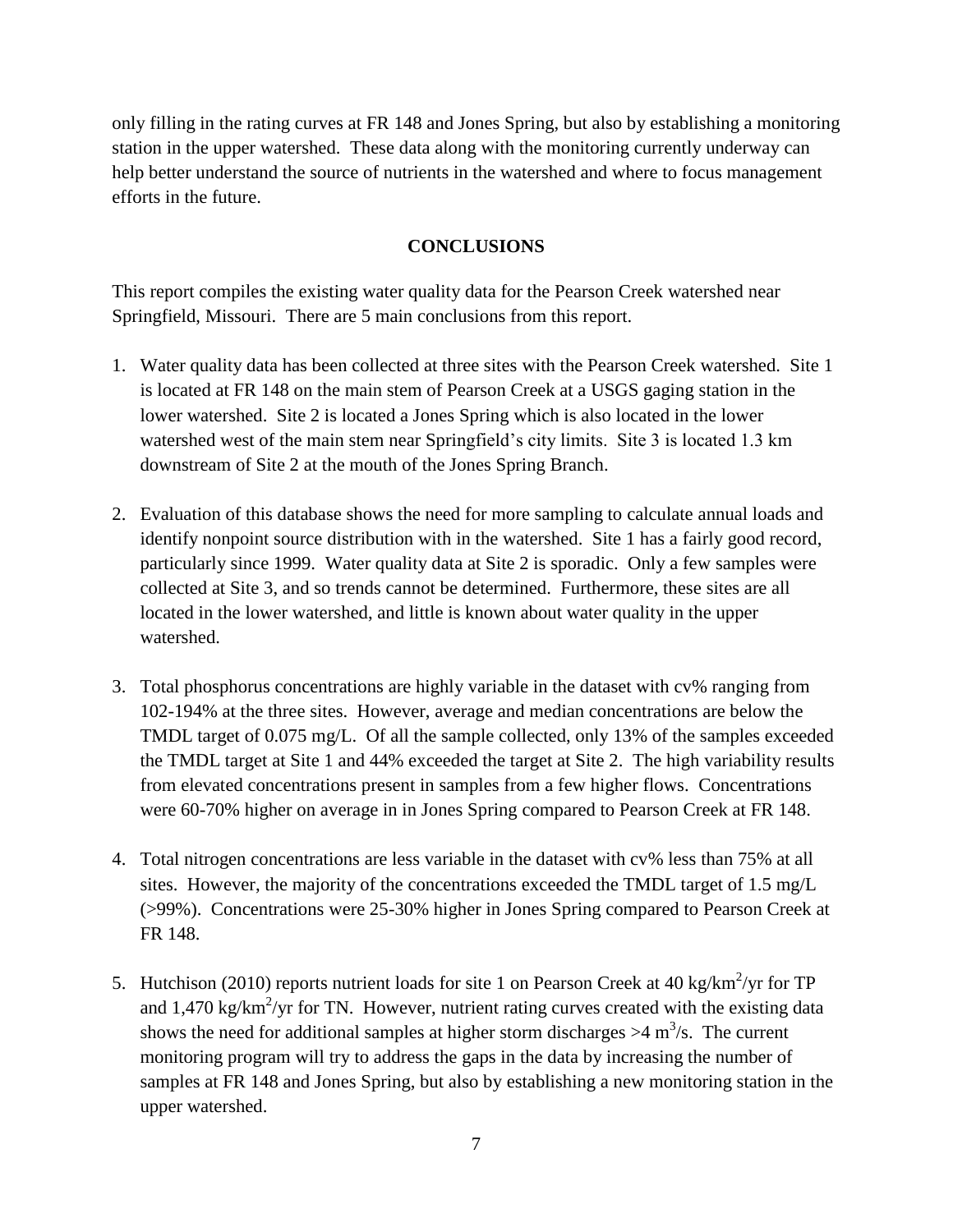## **LITERATURE CITED**

<span id="page-7-0"></span>Bullard, L., K.C. Thomson, and J.E. Vandike, 2001. The Springs of Greene County Missouri. Missouri Department of Natural Resources Geological Survey and Resource Assessment Division. Water Resources Report No. 68.

Hutchison, E., C., D., 2010. Mass Transport of Suspended Sediment, Dissolved Solids, Nutrients and Anions in the James River, SW Missouri. Unpublished Masters Thesis, Missouri State University.

MEC, 2007. Southwest Missouri Water Quality Improvement Project (WQIP) James River Basin Water Quality Gap Analysis. MEC Water Resources and Ozarks Environmental and Water Resources Institute at Missouri State University. Prepared for the Environmental Resources Coalition.

MDNR, 2001. Total Maximum Daily Load (TMDL) for James River, Webster, Greene, Christian, and Stone Counties, Missouri. Missouri Department of Natural Resources

Richards and Johnson, 2002. Water Quality, Selected Chemical Characteristics, and Toxicity of Base Flow and Urban Stormwater in the Pearson Creek and Wilsons Creek Basins, Greene County, Missouri, August 1999 to August 2000. Water-Resources Investigations Report 02- 4124, United State Geological Survey.

USEPA, 2011. Total Maximum Daily Load Pearson Creek (MO\_2373) Greene County, Missouri. United States Environmental Protection Agency Region 7.

USGS, 2012. Water-Resources Data for the United States, Water Year 2011: U.S. Geological Survey Water-Data Report WDR-US-2011, site 07050690, accessed at [http://wdr.water.usgs.gov/wy2011/pdfs/07050690.2011.pdf.](http://wdr.water.usgs.gov/wy2011/pdfs/07050690.2011.pdf)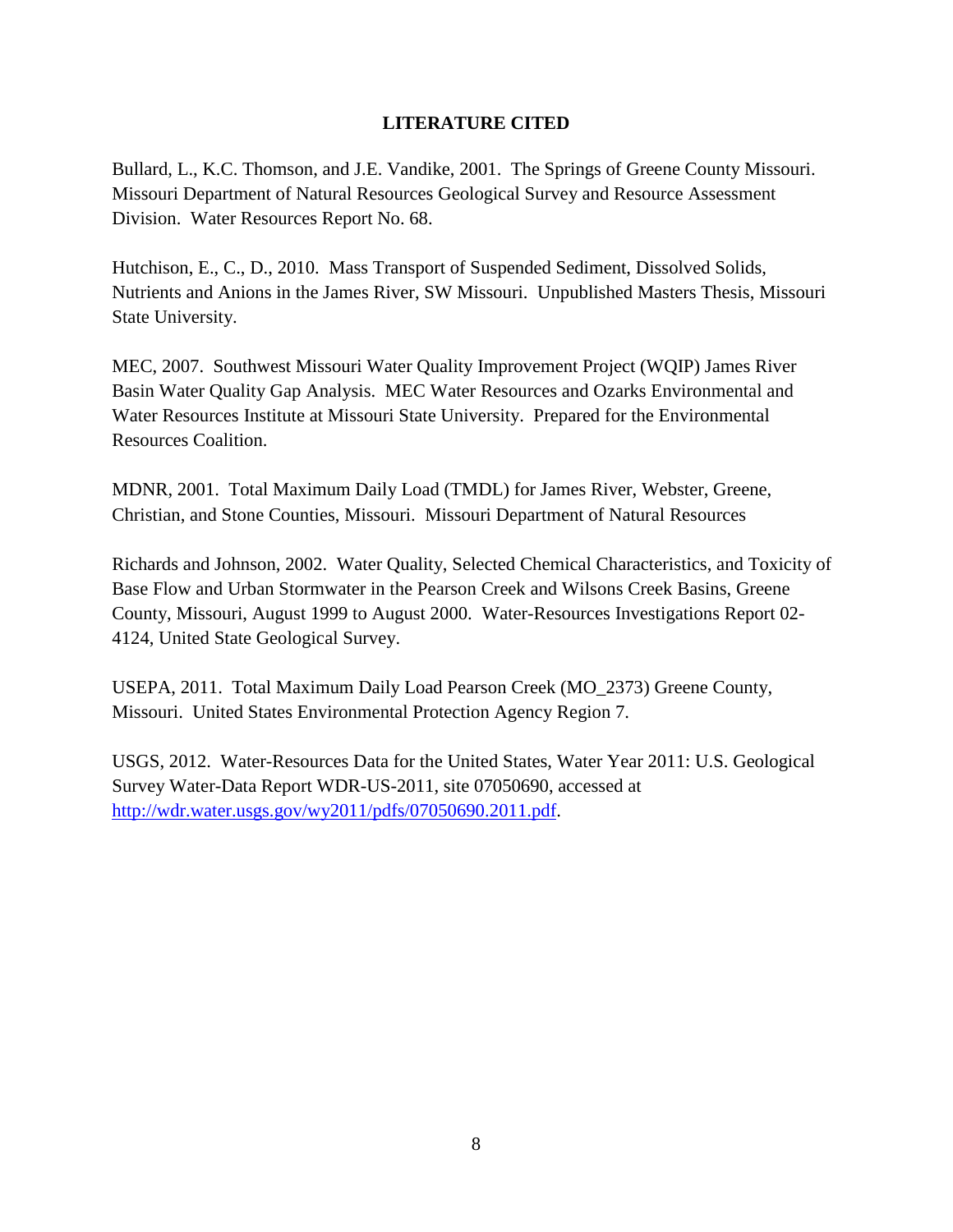## **TABLES**

| Site | Location                           | <b>UTM</b><br>Northing | UTM<br>Easting | Drainage<br>Area (km2) | River km |
|------|------------------------------------|------------------------|----------------|------------------------|----------|
| 1    | Pearson Creek<br>at FR 148         | 4,114,630              | 482,386        | 54.4                   | 2.0      |
| 2    | Jones Spring                       | 4,115,805              | 480,980        |                        |          |
| 3    | Jones Spring<br>Branch at<br>Mouth | 4,115,610              | 482,128        |                        |          |

#### <span id="page-8-1"></span><span id="page-8-0"></span>**Table 1. Samples Site Information**

### <span id="page-8-2"></span>**Table 2. Sampling Summary**

| Site | Location                           | #TP<br>Samples<br>Collected | <b>Years Collected</b>                           | Collection Agencies*                                    | #TN<br>Samples<br>Collected | <b>Years Collected</b> | Collection Agencies*          |
|------|------------------------------------|-----------------------------|--------------------------------------------------|---------------------------------------------------------|-----------------------------|------------------------|-------------------------------|
|      | Pearson Creek<br>at FR 148         | 148                         | 1989-1991<br>1996-1998<br>1999-2005<br>2008-2009 | <b>CU</b><br><b>CU</b><br>USGS, MSU, MDNR<br><b>MSU</b> | 109                         | 1999-2005<br>2008-2009 | USGS, MSU, MDNR<br><b>MSU</b> |
| 2    | Jones Spring                       | 46                          | 1993<br>1996-1998 2002-2008                      | <b>CU</b><br><b>CU</b><br><b>CS</b>                     | 24                          | 2002-2008              | <b>CS</b>                     |
| 3    | Jones Spring<br>Branch at<br>Mouth | 9                           | 1999-2000 2009                                   | <b>USGS</b><br><b>CS</b>                                | 9                           | 1999-2000 2009         | <b>USGS</b><br><b>CS</b>      |

\* MDNR= Missouri Department of Natural Resources

 $\mathbf{CU}=\mathbf{City}$  Utilities USGS = United States Geological Survey

CS = City of Springfield

MSU = Missouri State University

# <span id="page-8-3"></span>**Table 3. USGS Gaging Station 07050690 Pearson Creek Near Springfield, MO**

Period of Record July 21, 1999 to current year

- $\bullet$ Annual Mean  $Q = 0.75$  m<sup>3</sup>/s
- $\bullet$ Maximum Peak  $Q = 84.4$  m<sup>3</sup>/s
- Instantaneous Low  $Q = 0.04$  m<sup>3</sup>/s  $\bullet$
- 10% exceeds  $Q = 1.6 \text{ m}^3/\text{s}$  $\bullet$
- 50% exceeds  $Q = 0.31 \text{ m}^3\text{/s}$  $\bullet$
- $\bullet$ 90% exceeds  $Q = 0.09$  m<sup>3</sup>/s

Source: (USGS 2012)

## <span id="page-8-4"></span>**Table 4. Summary Statistics for Nutrients by Site**

| Site           | Parameter | n   | mean  | median | min   | max   | sd    | $cv\%$ |
|----------------|-----------|-----|-------|--------|-------|-------|-------|--------|
|                | TP        | 148 | 0.059 | 0.040  | 0.000 | 1.30  | 0.114 | 194    |
| 1              | TN        | 109 | 2.83  | 2.54   | 1.45  | 20.24 | 2.09  | 74     |
|                | TP        | 46  | 0.099 | 0.064  | 0.000 | 0.900 | 0.149 | 150    |
| $\overline{2}$ | TN        | 24  | 3.62  | 3.38   | 2.35  | 6.40  | 0.85  | 24     |
|                | TP        | 9   | 0.092 | 0.050  | 0.010 | 0.260 | 0.094 | 102    |
| 3              |           |     |       |        |       |       |       |        |
|                | TN        | 9   | 2.59  | 2.38   | 1.68  | 4.02  | 0.79  | 30     |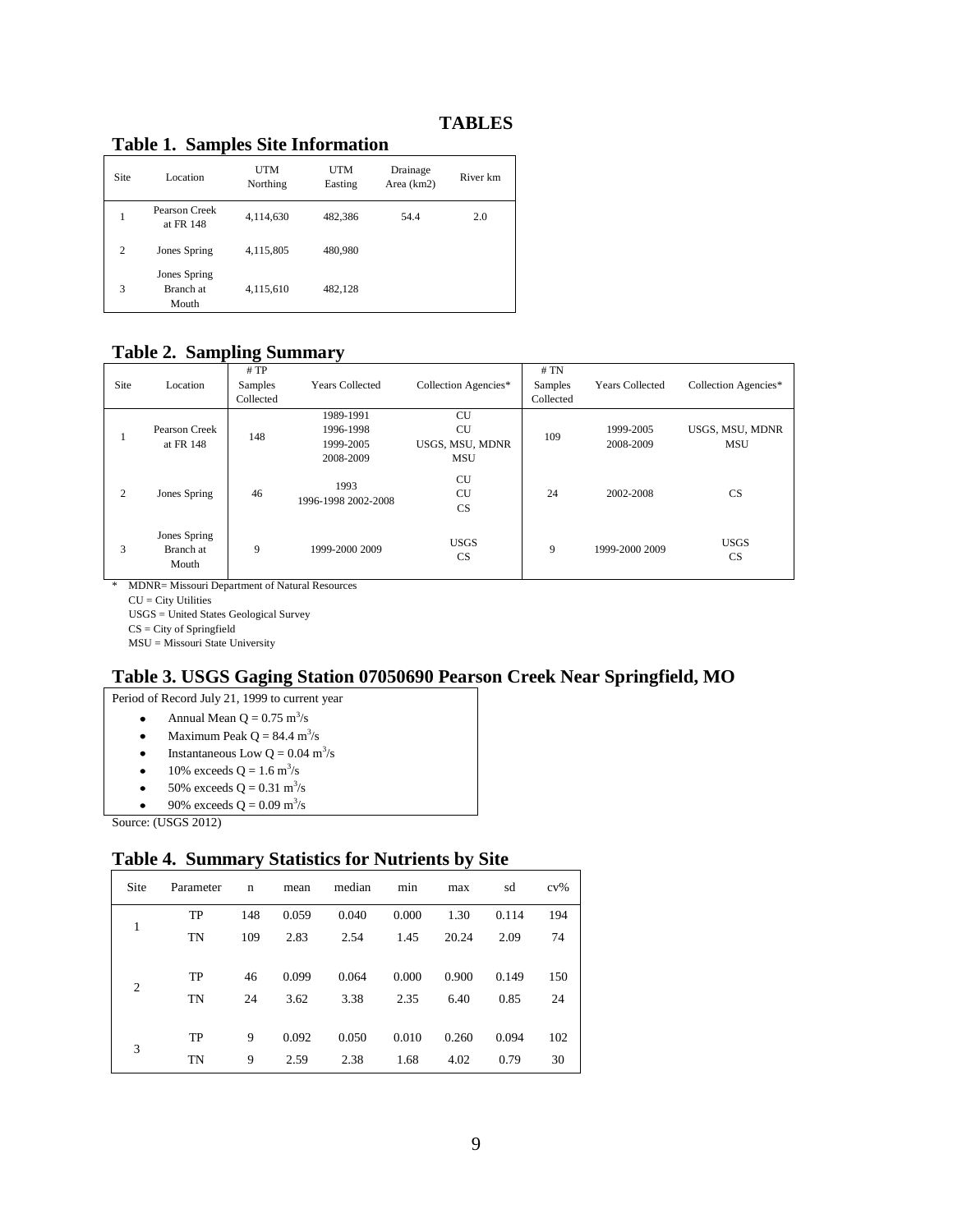# **FIGURES**

<span id="page-9-0"></span>

<span id="page-9-1"></span>**Figure 1. Pearson Creek watershed sampling locations and karst features**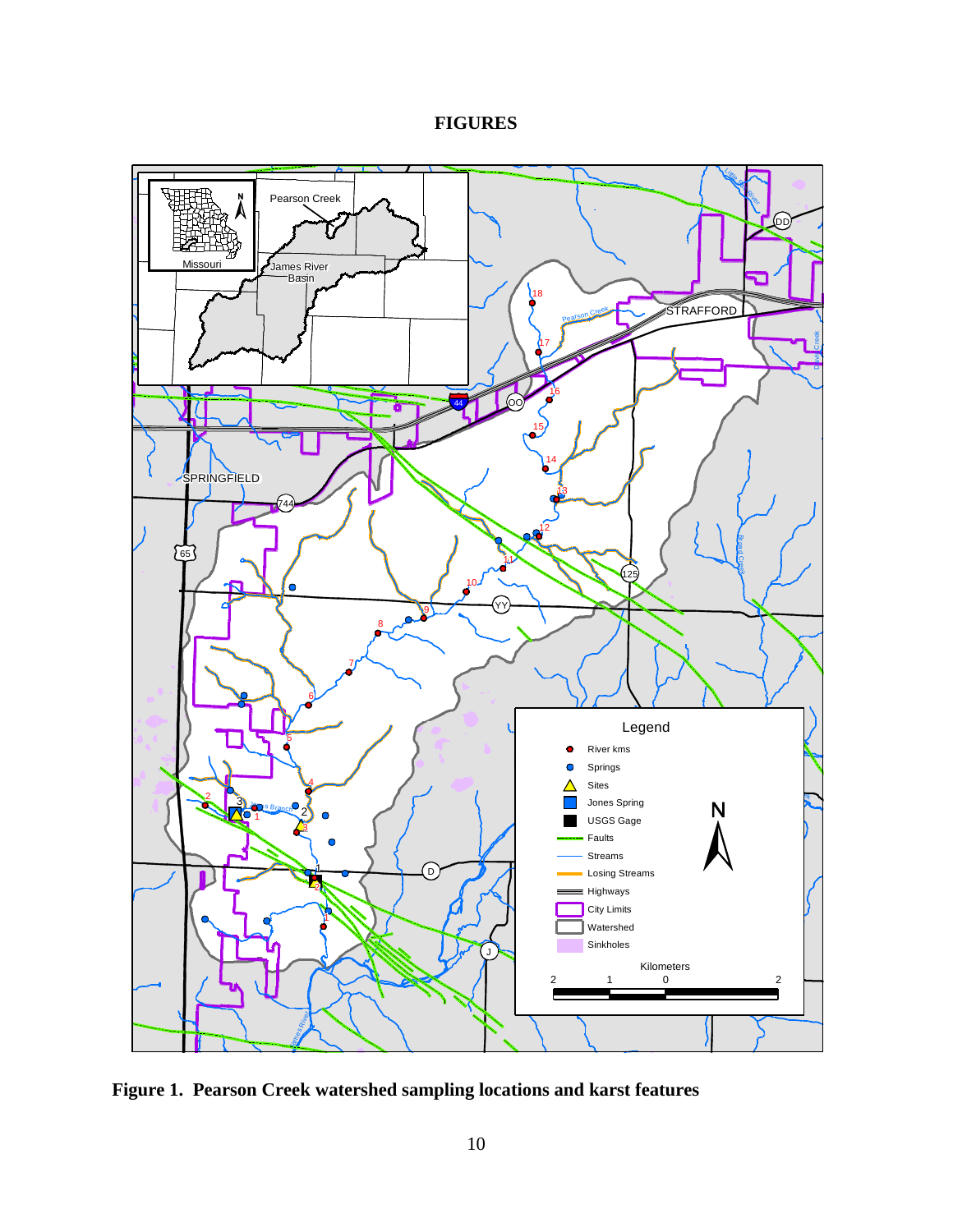

<span id="page-10-0"></span>**Figure 2. Frequency distribution of TP concentrations at Site 1, lower Pearson Creek.**



<span id="page-10-1"></span>**Figure 3. Frequency distribution of TP concentrations at Site 2, Jones Spring.**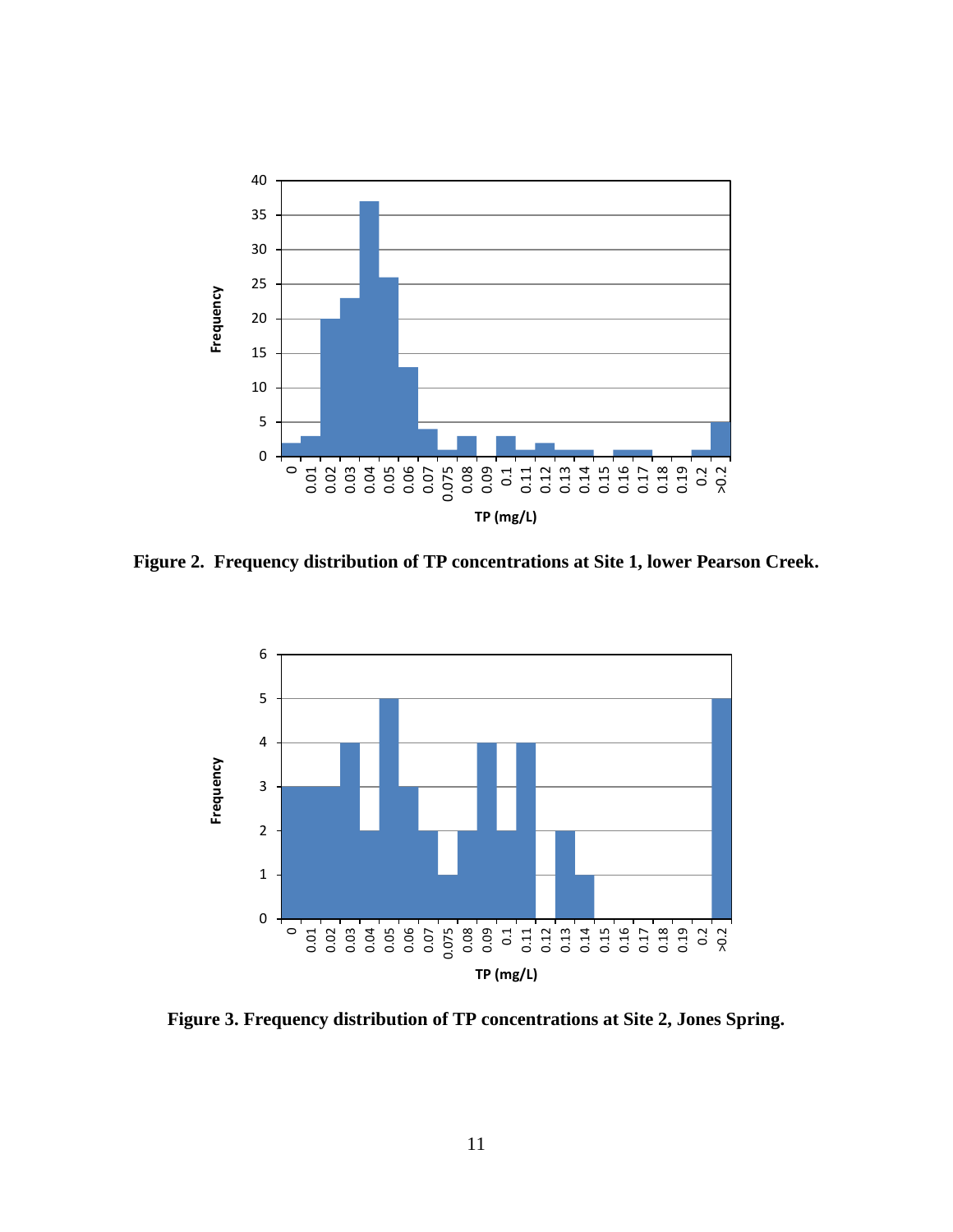

<span id="page-11-0"></span>**Figure 4. Average annual TP concentrations at Site 1, lower Pearson Creek.**



<span id="page-11-1"></span>**Figure 5. Average annual TP concentrations at Site2, Jones Spring**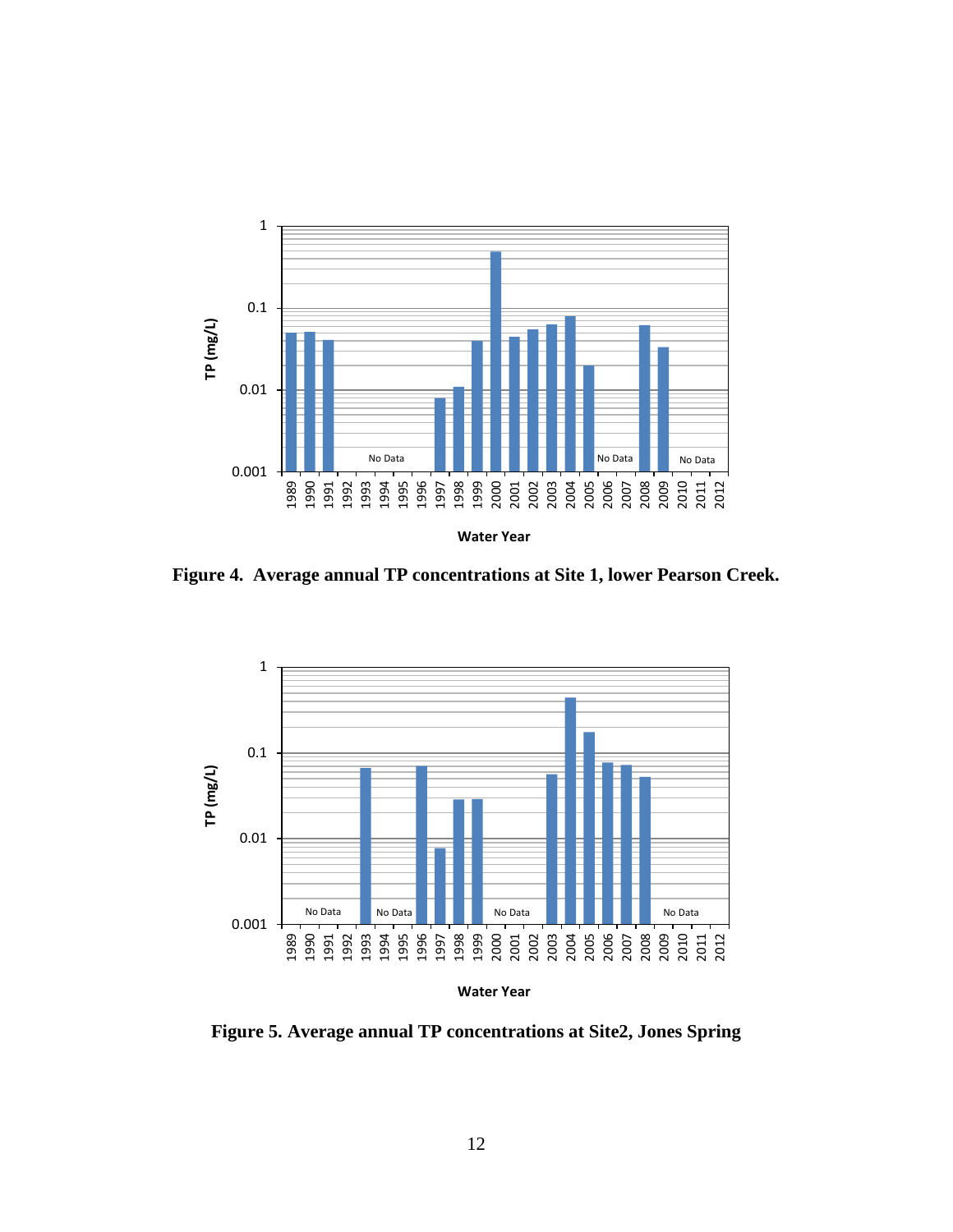

<span id="page-12-0"></span>**Figure 6. Frequency distribution of TN concentrations at Site 1, lower Pearson Creek.**



<span id="page-12-1"></span>**Figure 7. Frequency distribution of TN concentrations at Site 2, Jones Spring.**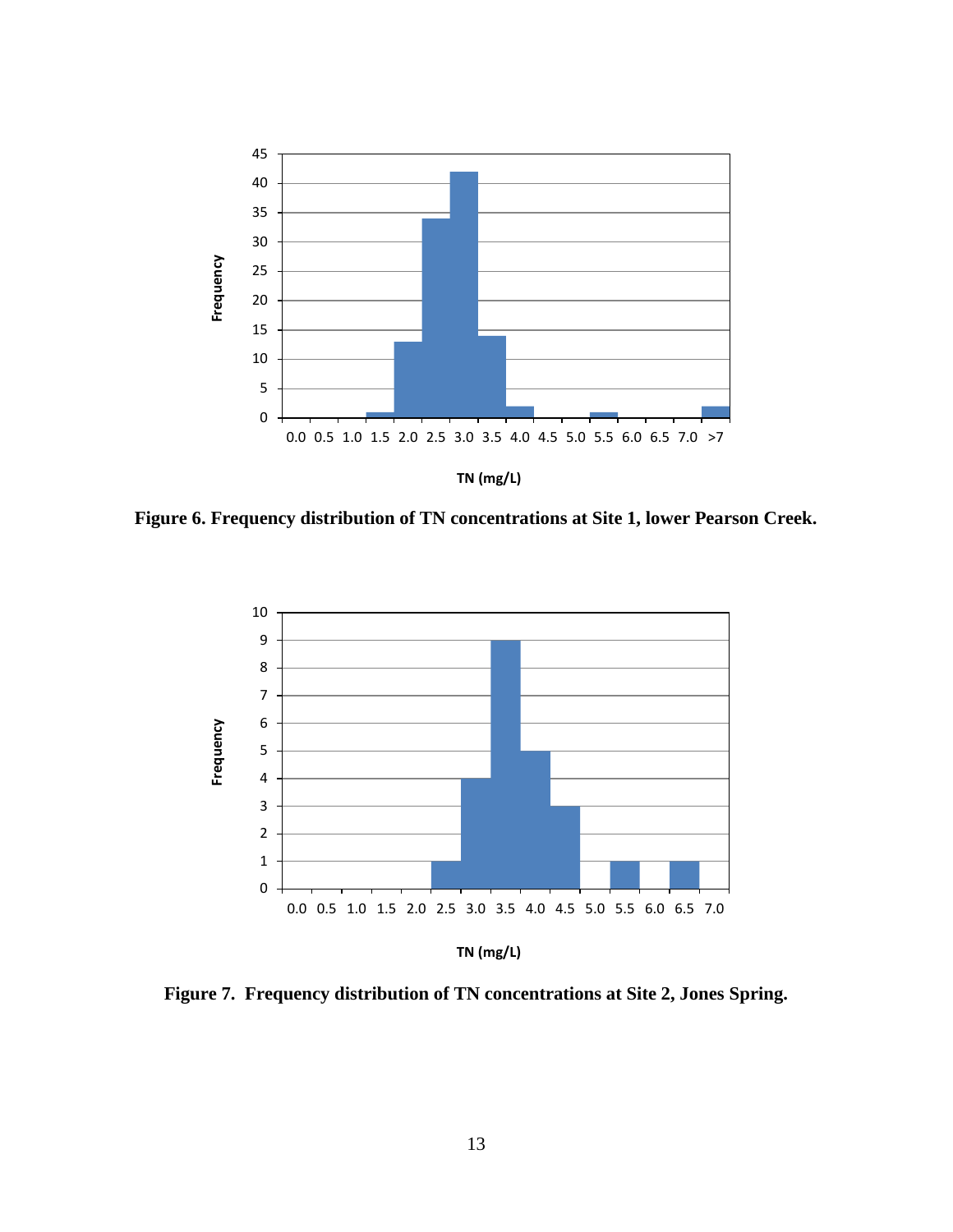

<span id="page-13-0"></span>**Figure 8. Average annual TN concentrations at Site 1, lower Pearson Creek.**



<span id="page-13-1"></span>**Figure 9. Average annual TN concentrations at Site 2, Jones Spring.**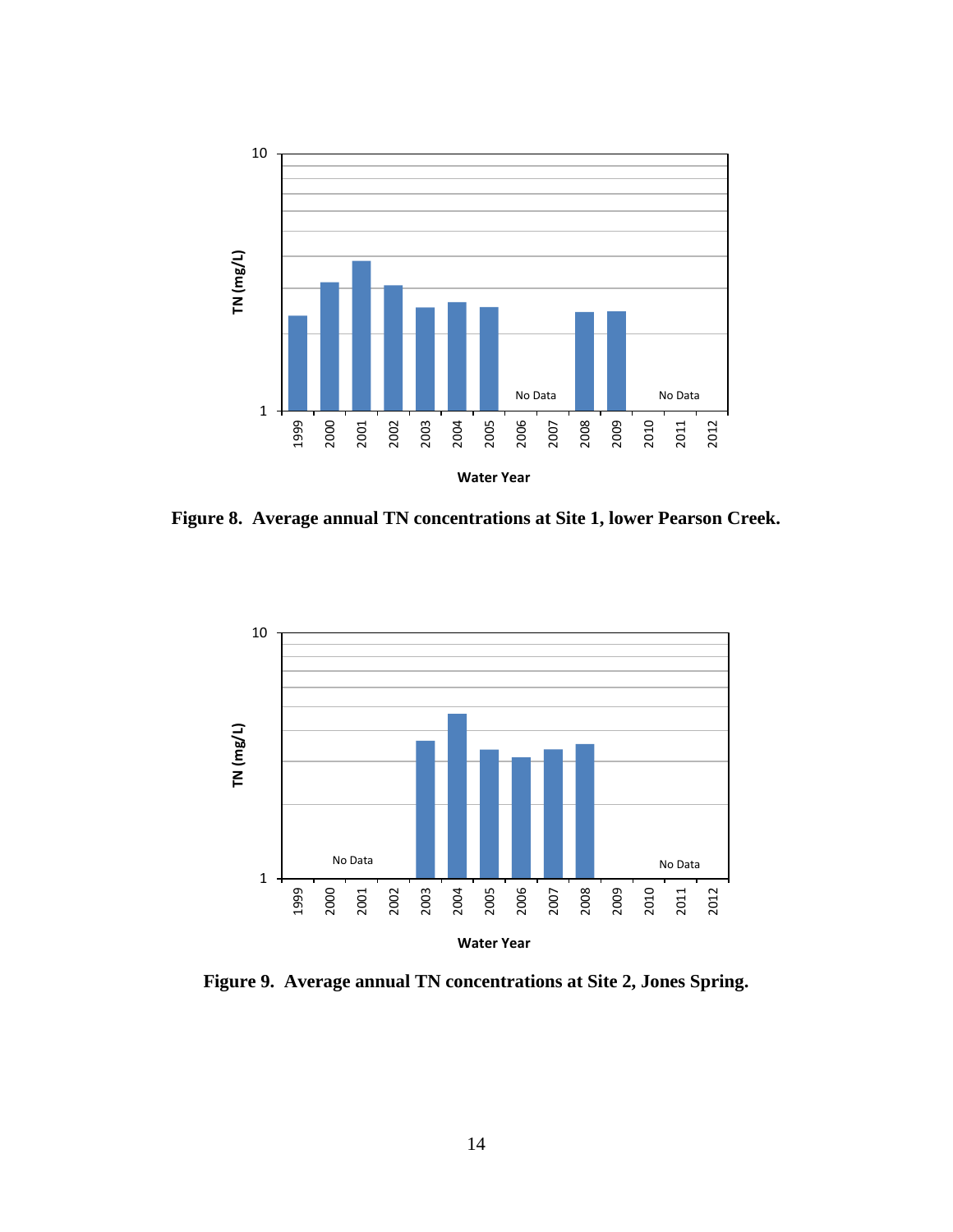

**Figure 10. TP rating curve for Site 1, lower Pearson Creek.**

<span id="page-14-0"></span>

<span id="page-14-1"></span>**Figure 11. TN rating curve for Site 1, lower Pearson Creek.**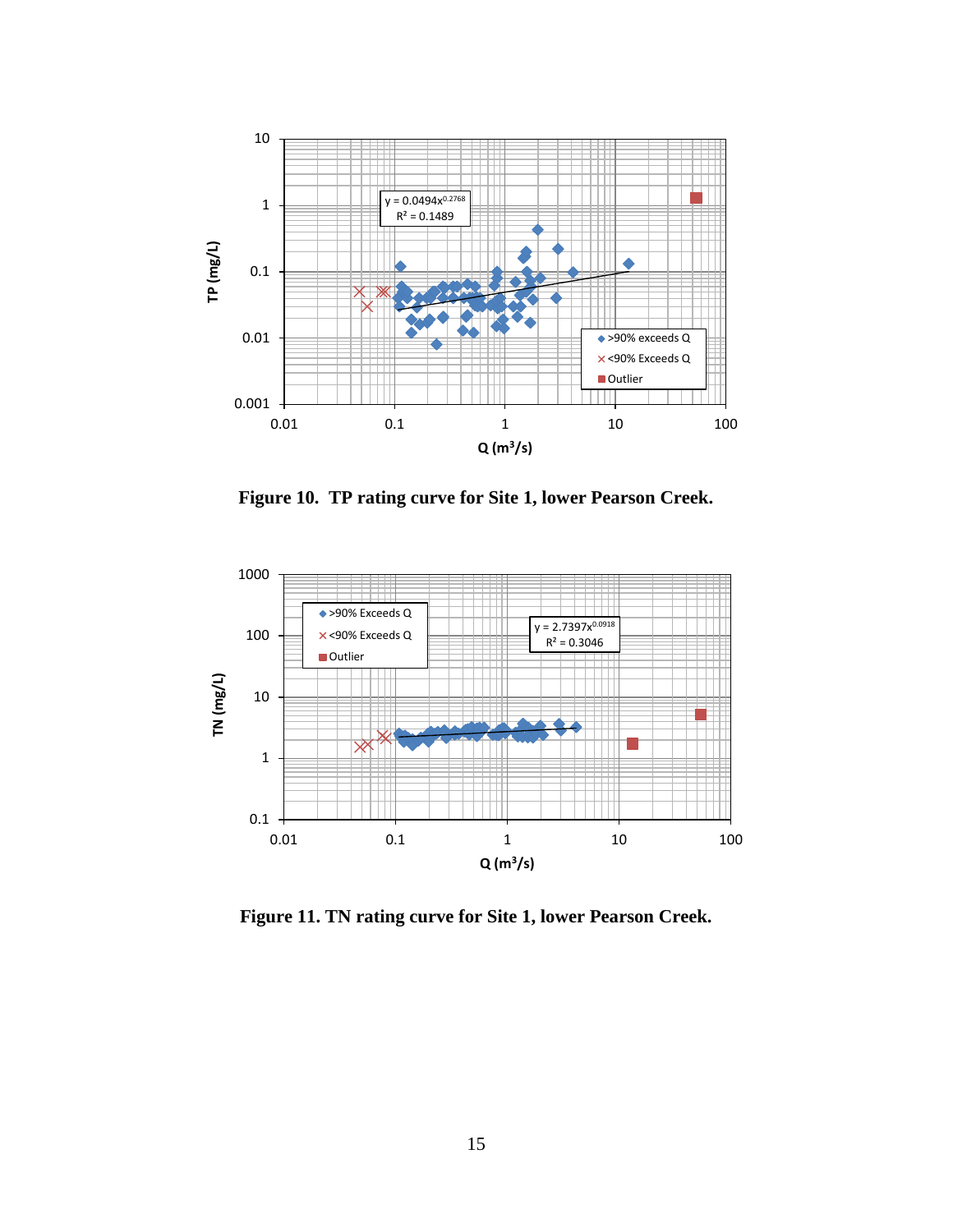<span id="page-15-0"></span>

| Site         | Sample Date | Agency      | Sample Time | Analyte                                | Con. $(mg/L)$  | Q cfs |
|--------------|-------------|-------------|-------------|----------------------------------------|----------------|-------|
| 1            | 6/5/1989    | CU          |             | Phosphorus, Total                      | 0.029          |       |
| $\mathbf{1}$ | 6/16/1989   | CU          |             | Phosphorus, Total                      | 0.025          |       |
| 1            | 6/28/1989   | CU          |             | Phosphorus, Total                      | 0.045          |       |
| $\mathbf{1}$ | 7/26/1989   | CU          |             | Phosphorus, Total                      | 0.067          |       |
| $\mathbf 1$  | 8/1/1989    | CU          |             | Phosphorus, Total                      | 0.107          |       |
| $\mathbf{1}$ | 8/23/1989   | CU          |             | Phosphorus, Total                      | 0.041          |       |
| 1            | 8/30/1989   | CU          |             | Phosphorus, Total                      | 0.041          |       |
| $\mathbf{1}$ | 9/20/1989   | CU          |             | Phosphorus, Total                      | 0.045          |       |
| $\mathbf{1}$ | 10/25/1989  | CU          |             | Phosphorus, Total                      | 0.050          |       |
| $\mathbf{1}$ | 11/1/1989   | CU          |             | Phosphorus, Total                      | 0.052          |       |
| $\mathbf{1}$ | 11/8/1989   | CU          |             | Phosphorus, Total                      | 0.023          |       |
| $\mathbf 1$  | 11/15/1989  | CU          |             | Phosphorus, Total                      | 0.080          |       |
| $\mathbf{1}$ | 11/29/1989  | CU          |             | Phosphorus, Total                      | 0.030          |       |
| $\mathbf 1$  | 12/13/1989  | CU          |             | Phosphorus, Total                      | 0.048          |       |
| $\mathbf{1}$ | 1/3/1990    | CU          |             | Phosphorus, Total                      | 0.011          |       |
| $\mathbf{1}$ | 1/17/1990   | CU          |             | Phosphorus, Total                      | 0.210          |       |
| $\mathbf{1}$ | 1/25/1990   | CU          |             | Phosphorus, Total                      | 0.053          |       |
| $\mathbf 1$  | 1/31/1990   | CU          |             | Phosphorus, Total                      | 0.034          |       |
| $\mathbf 1$  | 2/14/1990   | CU          |             | Phosphorus, Total                      | 0.054          |       |
| 1            | 2/22/1990   | CU          |             | Phosphorus, Total                      | 0.037          |       |
| $\mathbf 1$  | 2/28/1990   | CU          |             | Phosphorus, Total                      | 0.020          |       |
| $\mathbf 1$  | 3/14/1990   | CU          |             | Phosphorus, Total                      | 0.128          |       |
| $\mathbf{1}$ | 3/26/1990   | CU          |             | Phosphorus, Total                      | 0.037          |       |
| $\mathbf{1}$ | 4/9/1990    | CU          |             | Phosphorus, Total                      | 0.025          |       |
| $\mathbf 1$  | 4/23/1990   | CU          |             | Phosphorus, Total                      | 0.044          |       |
| $\mathbf 1$  | 5/21/1990   | CU          |             | Phosphorus, Total                      | 0.032          |       |
| 1            | 6/4/1990    | CU          |             | Phosphorus, Total                      | 0.017          |       |
| $\mathbf{1}$ | 8/13/1990   | CU          |             | Phosphorus, Total                      | 0.042          |       |
| $\mathbf{1}$ | 10/12/1990  | CU          |             | Phosphorus, Total                      | 0.045          |       |
| $\mathbf{1}$ | 11/5/1990   | CU          |             | Phosphorus, Total                      | 0.040          |       |
| 1            | 1/7/1991    | CU          |             | Phosphorus, Total                      | 0.038          |       |
| $\mathbf 1$  | 8/12/1996   | CU          | 14:30       | Phosphorus, Total                      | 0.000          |       |
| $\mathbf{1}$ | 12/2/1996   | CU          | 14:10       | Phosphorus, Total                      | 0.000          |       |
| $\mathbf 1$  | 7/7/1997    | CU          | 13:50       | Phosphorus, Total                      | 0.008          |       |
| $\mathbf{1}$ | 8/4/1997    | CU          | 13:50       | Phosphorus, Total                      | 0.006          |       |
| $\mathbf{1}$ | 9/8/1997    | CU          | 14:05       | Phosphorus, Total                      | 0.018          |       |
| $\mathbf{1}$ | 3/2/1998    | CU          | 13:40       | Phosphorus, Total                      | 0.011          |       |
| 1            | 10/5/1998   | CU          | 14:10       | Phosphorus, Total                      | 0.030          |       |
| $\mathbf 1$  | 8/18/1999   | <b>USGS</b> | 17:15       | Phosphorus, Total                      | 0.050          | 2.7   |
| $\mathbf 1$  | 11/23/1999  | <b>USGS</b> | 05:01       | Phosphorus, Total                      | 0.120          | 4.0   |
| 1            | 6/7/2000    | <b>USGS</b> | 13:30       | Phosphorus, Total                      | 0.050          | 2.9   |
| $\mathbf 1$  | 7/12/2000   | <b>USGS</b> | 06:12       | Phosphorus, Total                      | 1.300          | 1,910 |
| $\mathbf 1$  | 6/27/2001   | USGS        | 08:20       |                                        | 0.050          | 8.2   |
| $\mathbf 1$  | 7/24/2001   | USGS        | 08:15       | Phosphorus, Total<br>Phosphorus, Total | 0.040          | 6.9   |
| 1            | 8/21/2001   | USGS        | 07:55       | Phosphorus, Total                      | 0.060          | 12.0  |
| 1            | 8/22/2001   | MSU         |             | Phosphorus, Total                      | 0.049          |       |
| $\mathbf 1$  | 8/29/2001   | <b>MSU</b>  |             | Phosphorus, Total                      | 0.033          |       |
| 1            | 9/5/2001    | <b>MSU</b>  |             | Phosphorus, Total                      | 0.058          |       |
|              | 9/10/2001   |             |             | Phosphorus, Total                      |                |       |
| 1<br>$1\,$   | 9/12/2001   | USGS<br>MSU | 12:45       | Phosphorus, Total                      | 0.070<br>0.035 | 44.0  |
|              |             |             |             |                                        |                |       |
| $\mathbf 1$  | 9/19/2001   | MSU         |             | Phosphorus, Total<br>Phosphorus, Total | 0.028          |       |
| 1            | 9/26/2001   | MSU         |             |                                        | 0.023          |       |
| 1            | 10/4/2001   | USGS        | 14:15       | Phosphorus, Total<br>Phosphorus, Total | 0.040          | 5.9   |
| $\mathbf 1$  | 10/6/2001   | <b>MSU</b>  |             |                                        | 0.029          |       |
| 1            | 10/12/2001  | MSU         |             | Phosphorus, Total                      | 0.035          |       |
| 1            | 10/21/2001  | <b>MSU</b>  |             | Phosphorus, Total                      | 0.018          |       |
| $\mathbf 1$  | 11/7/2001   | USGS        | 12:55       | Phosphorus, Total                      | 0.040          | 9.7   |
| $\mathbf 1$  | 11/8/2001   | <b>MSU</b>  |             | Phosphorus, Total                      | 0.018          |       |
| 1            | 12/16/2001  | USGS        | 14:30       | Phosphorus, Total                      | 0.160          | 52.0  |
| $\mathbf{1}$ | 12/19/2001  | USGS        | 09:50       | Phosphorus, Total                      | 0.040          | 103   |

# **APPENDIX**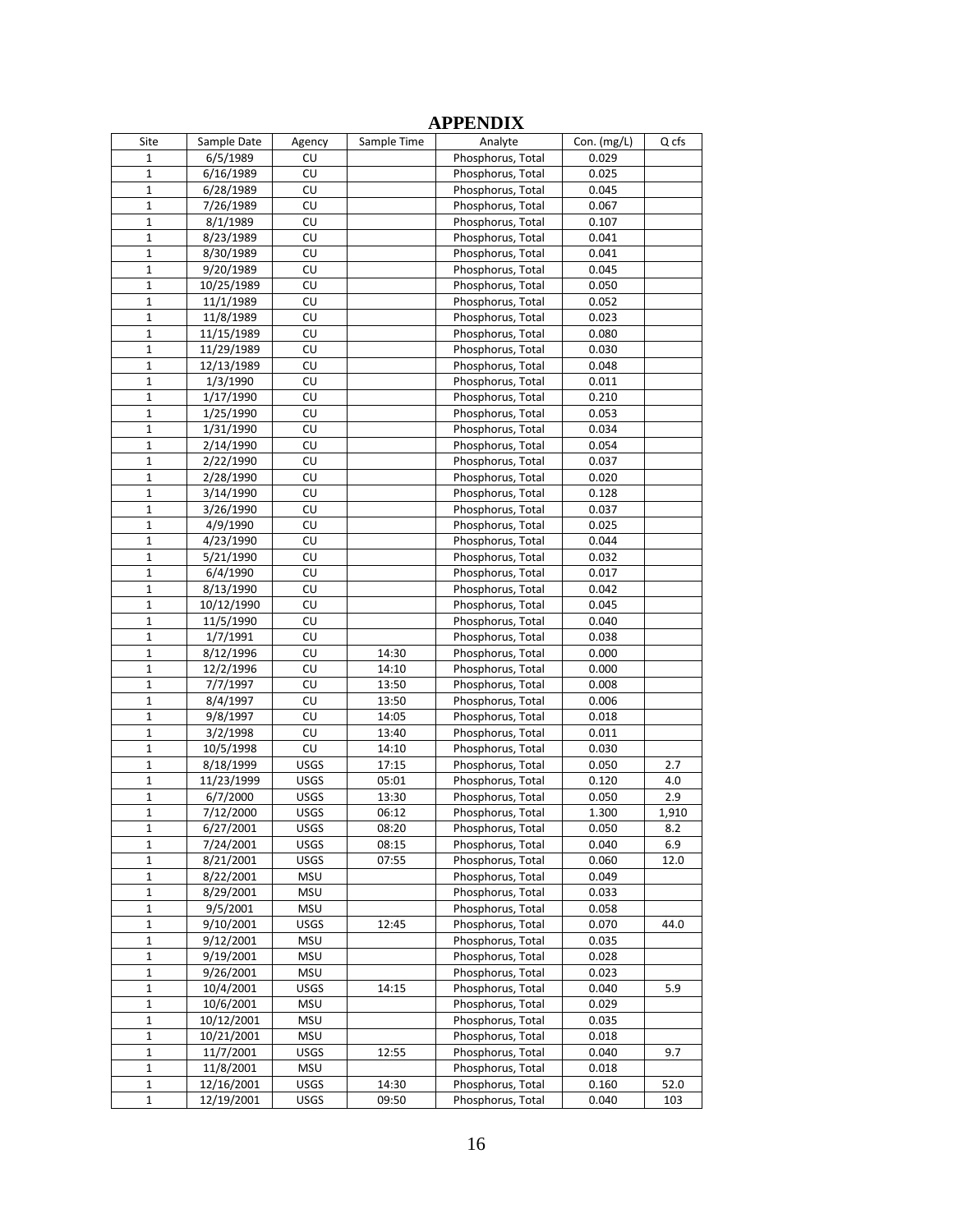| $\mathbf{1}$ | 1/24/2002  | <b>USGS</b> | 11:30    | Phosphorus, Total | 0.060 | 9.7  |
|--------------|------------|-------------|----------|-------------------|-------|------|
| $\mathbf{1}$ | 2/20/2002  | <b>USGS</b> | 08:15    | Phosphorus, Total | 0.060 | 19.0 |
| $\mathbf{1}$ | 3/20/2002  | <b>USGS</b> | 12:00    | Phosphorus, Total | 0.050 | 55.0 |
| $\mathbf{1}$ | 4/20/2002  | <b>USGS</b> | 17:25    | Phosphorus, Total | 0.080 | 74.0 |
| $\mathbf{1}$ | 4/22/2002  | <b>USGS</b> | 11:45    | Phosphorus, Total | 0.060 | 61.0 |
| $\mathbf{1}$ | 5/28/2002  | <b>USGS</b> | 10:45    | Phosphorus, Total | 0.030 | 42.0 |
| $\mathbf{1}$ | 6/13/2002  | <b>MSU</b>  |          | Phosphorus, Total | 0.120 |      |
| $\mathbf 1$  | 6/18/2002  | <b>MSU</b>  |          | Phosphorus, Total | 0.036 |      |
| $\mathbf 1$  | 6/18/2002  | USGS        | 16:20    | Phosphorus, Total | 0.060 | 13.0 |
| $\mathbf{1}$ | 6/25/2002  | <b>MSU</b>  |          | Phosphorus, Total | 0.049 |      |
| $\mathbf{1}$ | 7/2/2002   | <b>MSU</b>  |          | Phosphorus, Total | 0.039 |      |
| $\mathbf 1$  | 7/10/2002  | <b>MSU</b>  |          | Phosphorus, Total | 0.226 |      |
| $\mathbf{1}$ | 7/17/2002  | <b>MSU</b>  |          | Phosphorus, Total | 0.058 |      |
| 1            | 7/22/2002  | <b>USGS</b> | 11:05    | Phosphorus, Total | 0.050 | 7.9  |
| $\mathbf 1$  | 7/24/2002  | <b>MSU</b>  |          | Phosphorus, Total | 0.044 |      |
| $\mathbf 1$  | 7/31/2002  | <b>MSU</b>  |          | Phosphorus, Total | 0.053 |      |
| $\mathbf{1}$ | 8/7/2002   | <b>MSU</b>  |          | Phosphorus, Total | 0.046 |      |
| $\mathbf{1}$ | 8/14/2002  | <b>MSU</b>  |          | Phosphorus, Total | 0.032 |      |
| $\mathbf{1}$ | 8/20/2002  | <b>USGS</b> | 12:05    | Phosphorus, Total | 0.060 | 4.1  |
| $\mathbf{1}$ | 8/21/2002  | <b>MSU</b>  |          | Phosphorus, Total | 0.040 |      |
| $1\,$        | 8/28/2002  | <b>MSU</b>  |          | Phosphorus, Total | 0.039 |      |
| $\mathbf{1}$ | 9/4/2002   | <b>MSU</b>  |          | Phosphorus, Total | 0.034 |      |
| $\mathbf 1$  | 9/10/2002  | USGS        | 14:25    | Phosphorus, Total | 0.050 | 1.7  |
| $\mathbf{1}$ | 9/11/2002  | <b>MSU</b>  |          | Phosphorus, Total | 0.042 |      |
| $\mathbf{1}$ | 9/18/2002  | <b>MSU</b>  |          | Phosphorus, Total | 0.038 |      |
| $\mathbf{1}$ | 9/25/2002  | <b>MSU</b>  |          | Phosphorus, Total | 0.035 |      |
| $\mathbf{1}$ | 10/2/2002  | <b>MSU</b>  |          | Phosphorus, Total | 0.038 |      |
| $\mathbf 1$  | 10/9/2002  | <b>MSU</b>  |          | Phosphorus, Total | 0.030 |      |
| $\mathbf 1$  | 10/22/2002 | <b>USGS</b> | 08:10    | Phosphorus, Total | 0.030 | 2.0  |
| $1\,$        | 11/19/2002 | <b>USGS</b> | 15:30    | Phosphorus, Total | 0.040 | 4.6  |
| $\mathbf 1$  | 12/10/2002 | <b>USGS</b> | 14:20    | Phosphorus, Total | 0.030 | 3.9  |
| $1\,$        | 1/28/2003  | <b>USGS</b> | 15:05    | Phosphorus, Total | 0.040 | 3.8  |
| $\mathbf{1}$ | 2/14/2003  | <b>USGS</b> | 12:27    | Phosphorus, Total | 0.080 | 30.0 |
| $\mathbf{1}$ | 2/20/2003  | <b>USGS</b> | 13:05    | Phosphorus, Total | 0.030 | 49.0 |
| $\mathbf 1$  | 3/18/2003  | USGS        | 15:10    | Phosphorus, Total | 0.040 | 12.0 |
| $\mathbf 1$  | 4/23/2003  | <b>USGS</b> | 13:40    | Phosphorus, Total | 0.020 | 9.7  |
| $\mathbf{1}$ | 5/6/2003   | <b>USGS</b> | 21:10    | Phosphorus, Total | 0.430 | 70.0 |
| $\mathbf 1$  | 5/21/2003  | <b>USGS</b> | 08:30    | Phosphorus, Total | 0.030 | 33.0 |
| $1\,$        | 6/26/2003  | <b>USGS</b> | 08:30    | Phosphorus, Total | 0.040 | 17.0 |
| $\mathbf 1$  | 7/28/2003  | <b>USGS</b> | 10:40    | Phosphorus, Total | 0.050 | 4.3  |
| $\mathbf{1}$ | 8/20/2003  | USGS        | 11:30    | Phosphorus, Total | 0.050 | 4.6  |
| $1\,$        | 9/3/2003   | USGS        | 12:45    | Phosphorus, Total | 0.040 | 12.0 |
| $\mathbf 1$  | 10/15/2003 | <b>USGS</b> | 14:00    | Phosphorus, Total | 0.050 | 4.2  |
| $\mathbf{1}$ | 11/25/2003 | <b>USGS</b> | 09:30    | Phosphorus, Total | 0.040 | 15.0 |
| $\mathbf{1}$ | 12/15/2003 | <b>USGS</b> | 14:35    | Phosphorus, Total | 0.030 | 20.0 |
| 1            | 1/13/2004  | <b>USGS</b> | 10:35    | Phosphorus, Total | 0.030 | 22.0 |
| $\mathbf 1$  | 2/10/2004  | <b>USGS</b> | 14:45    | Phosphorus, Total | 0.040 | 17.0 |
| $\mathbf{1}$ | 3/3/2004   | USGS        | 19:15    | Phosphorus, Total | 0.170 | 54.0 |
| 1            | 3/16/2004  | <b>USGS</b> | 13:45    | Phosphorus, Total | 0.040 | 32.0 |
| $\mathbf 1$  | 4/12/2004  | <b>USGS</b> | 15:40    | Phosphorus, Total | 0.040 | 18.0 |
| 1            | 5/12/2004  | <b>USGS</b> | 09:15    | Phosphorus, Total | 0.040 | 21.0 |
| $\mathbf{1}$ | 6/13/2004  | <b>USGS</b> |          | Phosphorus, Total | 0.100 | 56.0 |
| $\mathbf 1$  | 6/14/2004  | <b>USGS</b> | 00:24    | Phosphorus, Total | 0.100 | 30.0 |
| $\mathbf 1$  | 6/17/2004  | <b>USGS</b> |          | Phosphorus, Total | 0.220 | 107  |
| $1\,$        | 6/18/2004  | <b>USGS</b> |          | Phosphorus, Total | 0.200 | 55.0 |
| $\mathbf 1$  | 7/21/2004  | USGS        | 16:10    | Phosphorus, Total | 0.040 | 7.5  |
| $\mathbf 1$  | 9/29/2004  | <b>MDNR</b> | 15:35    | Phosphorus, Total | 0.050 |      |
| 1            | 3/24/2005  | <b>MDNR</b> | 11:10    | Phosphorus, Total | 0.020 |      |
| 1            | 9/26/2008  | <b>MSU</b>  | 9:52:00  | Phosphorus, Total | 0.062 | 28.2 |
| $\mathbf{1}$ | 10/14/2008 | <b>MSU</b>  | 9:30     | Phosphorus, Total | 0.019 | 7.3  |
| $\mathbf 1$  | 10/23/2008 | <b>MSU</b>  | 10:21:16 | Phosphorus, Total | 0.031 | 26.2 |
| $\mathbf 1$  | 11/5/2008  | <b>MSU</b>  | 10:11:05 | Phosphorus, Total | 0.017 | 7.0  |
| 1            | 11/11/2008 | <b>MSU</b>  | 9:18:25  | Phosphorus, Total | 0.057 | 10.1 |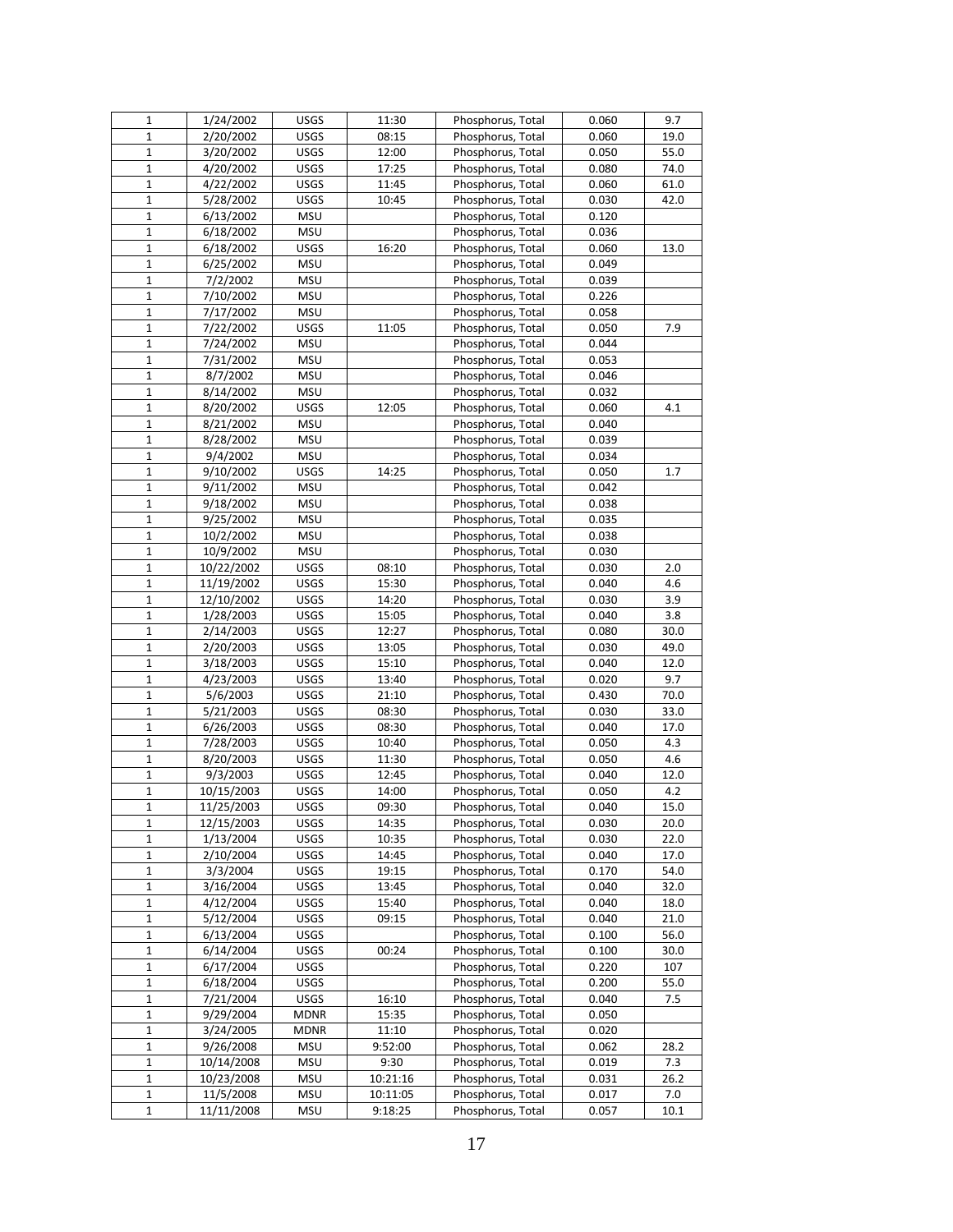| $\mathbf{1}$   | 11/25/2008 | <b>MSU</b>  | 8:43:34 | Phosphorus, Total | 0.016 | 6.0   |
|----------------|------------|-------------|---------|-------------------|-------|-------|
| $\mathbf 1$    | 12/4/2008  | <b>MSU</b>  | 8:45    | Phosphorus, Total | 0.019 | 5.0   |
| $\mathbf{1}$   | 12/9/2008  | <b>MSU</b>  | 8:51    | Phosphorus, Total | 0.029 | 5.6   |
| $1\,$          | 12/18/2008 | <b>MSU</b>  | 13:53   | Phosphorus, Total | 0.012 | 5.0   |
| $\mathbf 1$    | 1/23/2009  | <b>MSU</b>  | 8:01    | Phosphorus, Total | 0.008 | 8.5   |
| $\mathbf{1}$   | 2/2/2009   | <b>MSU</b>  | 8.36    | Phosphorus, Total | 0.013 | 14.7  |
| $\mathbf{1}$   | 2/11/2009  | <b>MSU</b>  | 8:15    | Phosphorus, Total | 0.021 | 45.8  |
| $\mathbf 1$    | 2/20/2009  | <b>MSU</b>  | 8:32    | Phosphorus, Total | 0.014 | 34.6  |
| $\mathbf 1$    | 3/4/2009   | <b>MSU</b>  | 8:10    | Phosphorus, Total | 0.012 | 18.4  |
| $\mathbf{1}$   | 3/11/2009  | <b>MSU</b>  | 8:27    | Phosphorus, Total | 0.022 | 16.2  |
| $\mathbf 1$    | 4/8/2009   | <b>MSU</b>  | 9:10    | Phosphorus, Total | 0.015 | 29.6  |
| $\mathbf 1$    | 4/13/2009  | <b>MSU</b>  | 8:59    | Phosphorus, Total | 0.044 | 48.4  |
| $1\,$          | 4/19/2009  | <b>MSU</b>  | 10:48   | Phosphorus, Total | 0.038 | 63.2  |
| $\mathbf{1}$   | 5/1/2009   | <b>MSU</b>  | 9:08    | Phosphorus, Total | 0.132 | 468   |
| $\mathbf 1$    | 5/15/2009  | <b>MSU</b>  | 10:13   | Phosphorus, Total | 0.017 | 59.9  |
| $\mathbf 1$    | 5/22/2009  | <b>MSU</b>  | 12:49   | Phosphorus, Total | 0.019 | 34.0  |
| $\mathbf{1}$   | 6/22/2009  | <b>MSU</b>  | 9:54    | Phosphorus, Total | 0.031 | 19.0  |
| $1\,$          | 7/8/2009   | <b>MSU</b>  | 9:29    | Phosphorus, Total | 0.021 | 9.8   |
| $\mathbf{1}$   | 7/14/2009  | <b>MSU</b>  | 9:12    | Phosphorus, Total | 0.036 | 29.5  |
| $\mathbf{1}$   | 7/21/2009  | <b>MSU</b>  | 11:45   | Phosphorus, Total | 0.028 | 30.4  |
| $1\,$          | 7/30/2009  | <b>MSU</b>  | 14:08   | Phosphorus, Total | 0.041 | 19.6  |
| $\mathbf 1$    | 8/20/2009  | <b>MSU</b>  | 11.23   | Phosphorus, Total | 0.073 | 59.9  |
| $\mathbf 1$    | 8/26/2009  | <b>MSU</b>  | 11:27   | Phosphorus, Total | 0.021 | 15.7  |
| $\mathbf{1}$   | 9/9/2009   | <b>MSU</b>  | 11:38   | Phosphorus, Total | 0.065 | 16.2  |
| $1\,$          | 9/22/2009  | <b>MSU</b>  | 11:54   | Phosphorus, Total | 0.098 | 146.4 |
| 2              | 9/13/1993  | CU          | 21:50   | Phosphorus, Total | 0.067 |       |
| $\mathbf 2$    | 4/22/1996  | CU          | 02:46   | Phosphorus, Total | 0.048 |       |
| $\mathbf 2$    | 4/22/1996  | CU          | 18:08   | Phosphorus, Total | 0.049 |       |
| $\overline{2}$ | 4/22/1996  | CU          | 14:07   | Phosphorus, Total | 0.054 |       |
| $\overline{2}$ | 4/22/1996  | CU          | 03:17   | Phosphorus, Total | 0.072 |       |
| $\overline{2}$ | 4/22/1996  | CU          | 10:14   | Phosphorus, Total | 0.076 |       |
| $\overline{2}$ | 4/22/1996  | CU          | 08:13   | Phosphorus, Total | 0.080 |       |
| 2              | 4/22/1996  | CU          | 06:19   | Phosphorus, Total | 0.086 |       |
| $\mathbf 2$    | 4/22/1996  | CU          | 04:19   | Phosphorus, Total | 0.088 |       |
| $\overline{2}$ | 4/22/1996  | CU          | 09:12   | Phosphorus, Total | 0.089 |       |
| $\overline{2}$ | 4/22/1996  | CU          | 07:10   | Phosphorus, Total | 0.101 |       |
| $\overline{2}$ | 4/22/1996  | CU          | 05:18   | Phosphorus, Total | 0.102 |       |
| 2              | 8/12/1996  | CU          | 14:40   | Phosphorus, Total | 0.000 |       |
| $\overline{2}$ | 12/2/1996  | CU          | 13:55   | Phosphorus, Total | 0.000 |       |
| $\overline{2}$ | 1/6/1997   | CU          | 14:05   | Phosphorus, Total | 0.000 |       |
| $\mathbf 2$    | 7/7/1997   | CU          | 13:40   | Phosphorus, Total | 0.011 |       |
| $\overline{2}$ | 8/4/1997   | CU          | 13:35   | Phosphorus, Total | 0.012 |       |
| $\overline{2}$ | 9/8/1997   | CU          | 14:20   | Phosphorus, Total | 0.016 |       |
| $\overline{2}$ | 10/6/1997  | CU          | 14:40   | Phosphorus, Total | 0.026 |       |
| 2              | 8/3/1998   | CU          | 13:55   | Phosphorus, Total | 0.026 |       |
| 2              | 9/14/1998  | CU          | 14:00   | Phosphorus, Total | 0.034 |       |
| $\mathbf 2$    | 11/2/1998  | CU          | 14:25   | Phosphorus, Total | 0.029 |       |
| $\overline{2}$ | 11/12/2002 | Springfield |         | Phosphorus, Total | 0.030 |       |
| 2              | 3/10/2003  | Springfield |         | Phosphorus, Total | 0.056 |       |
| $\overline{2}$ | 4/7/2003   | Springfield |         | Phosphorus, Total | 0.100 |       |
| $\overline{2}$ | 5/13/2003  | Springfield |         | Phosphorus, Total | 0.040 |       |
| 2              | 11/10/2003 | Springfield |         | Phosphorus, Total | 0.900 |       |
| $\overline{2}$ | 3/9/2004   | Springfield |         | Phosphorus, Total | 0.480 |       |
| $\mathbf 2$    | 3/25/2004  | Springfield |         | Phosphorus, Total | 0.320 |       |
| 2              | 5/10/2004  | Springfield |         | Phosphorus, Total | 0.070 |       |
| 2              | 11/8/2004  | Springfield |         | Phosphorus, Total | 0.110 |       |
| $\mathbf 2$    | 3/8/2005   | Springfield |         | Phosphorus, Total | 0.210 |       |
| $\overline{2}$ | 3/23/2005  | Springfield |         | Phosphorus, Total | 0.250 |       |
| 2              | 5/9/2005   | Springfield |         | Phosphorus, Total | 0.130 |       |
| $\overline{2}$ | 11/7/2005  | Springfield |         | Phosphorus, Total | 0.010 |       |
| $\overline{2}$ | 3/6/2006   | Springfield |         | Phosphorus, Total | 0.140 |       |
| 2              | 5/15/2006  | Springfield |         | Phosphorus, Total | 0.050 |       |
| $\overline{2}$ | 5/22/2006  | Springfield |         | Phosphorus, Total | 0.110 |       |
|                |            |             |         |                   |       |       |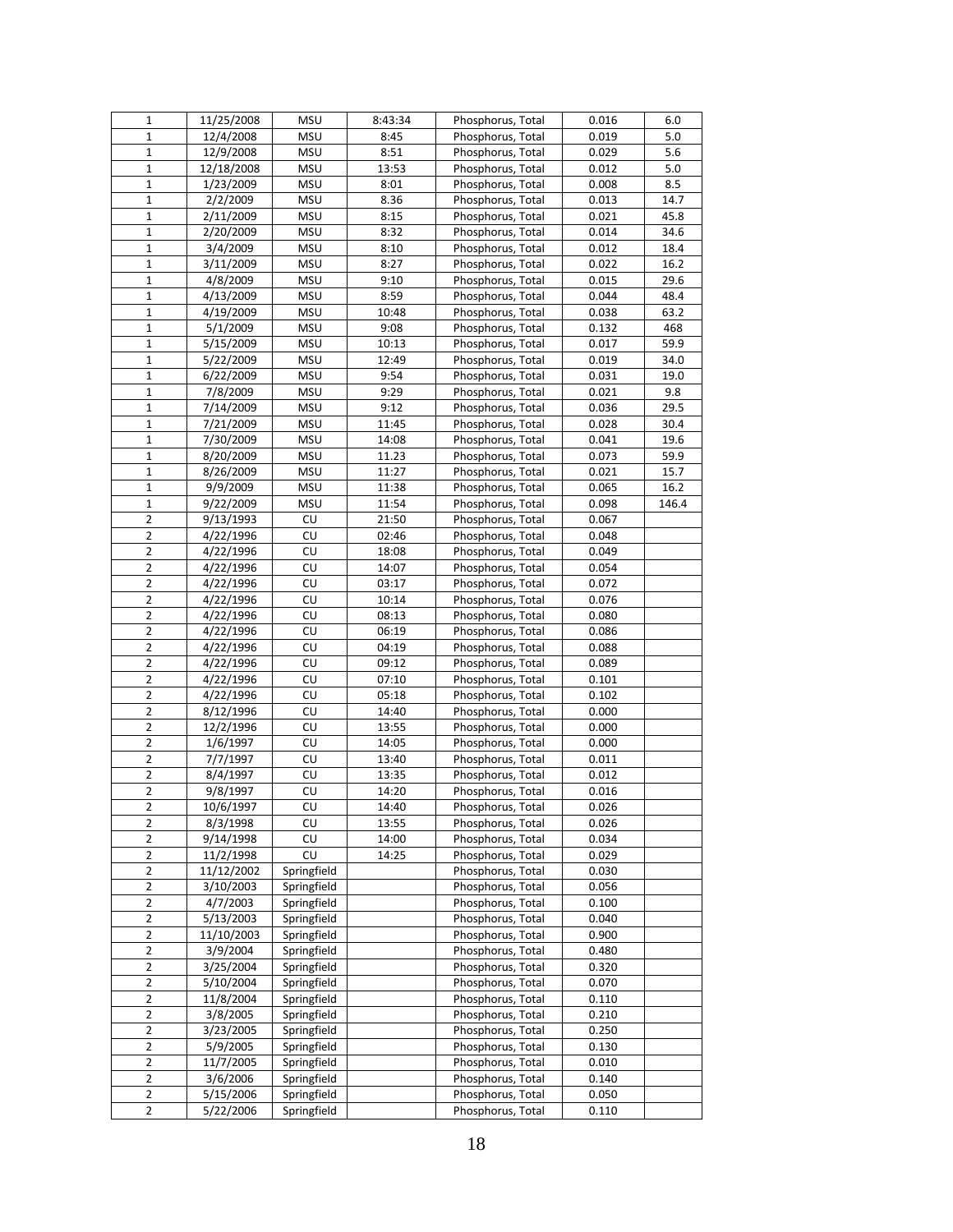| $\overline{2}$ | 11/9/2006  | Springfield |       | Phosphorus, Total | 0.060 |  |
|----------------|------------|-------------|-------|-------------------|-------|--|
| $\overline{2}$ | 3/5/2007   | Springfield |       | Phosphorus, Total | 0.050 |  |
| $\overline{2}$ | 5/22/2007  | Springfield |       | Phosphorus, Total | 0.050 |  |
| $\overline{2}$ | 6/8/2007   | Springfield |       | Phosphorus, Total | 0.130 |  |
| $\overline{2}$ | 3/11/2008  | Springfield |       | Phosphorus, Total | 0.090 |  |
| 2              | 4/18/2008  | Springfield |       | Phosphorus, Total | 0.100 |  |
| $\overline{2}$ | 5/13/2008  | Springfield |       | Phosphorus, Total | 0.010 |  |
| $\overline{2}$ | 6/25/2008  | Springfield |       | Phosphorus, Total | 0.010 |  |
| 3              | 8/19/1999  | <b>USGS</b> | 08:25 | Phosphorus, Total | 0.050 |  |
| 3              | 10/9/1999  | <b>USGS</b> | 07:51 | Phosphorus, Total | 0.040 |  |
| 3              | 11/23/1999 | <b>USGS</b> | 03:39 | Phosphorus, Total | 0.040 |  |
| 3              | 6/7/2000   | <b>USGS</b> | 12:00 | Phosphorus, Total | 0.050 |  |
| 3              | 6/28/2000  | <b>USGS</b> | 12:45 | Phosphorus, Total | 0.070 |  |
| 3              | 7/12/2000  | <b>USGS</b> | 12:06 | Phosphorus, Total | 0.260 |  |
| 3              | 1/20/2009  | Springfield |       | Phosphorus, Total | 0.010 |  |
| 3              | 3/25/2009  | Springfield |       | Phosphorus, Total | 0.060 |  |
| 3              | 4/19/2009  | Springfield |       | Phosphorus, Total | 0.250 |  |

| Site         | Sample Date | Sample Time | Agency      | Analyte                    | $\overline{T}N$ (mg/L) | Q(crs) |
|--------------|-------------|-------------|-------------|----------------------------|------------------------|--------|
| $\mathbf{1}$ | 8/18/1999   | 17:15       | <b>USGS</b> | Total Nitrogen, unfiltered | 2.35                   | 2.7    |
| $\mathbf{1}$ | 11/23/1999  | 05:01       | <b>USGS</b> | Total Nitrogen, unfiltered | 2.17                   | 4.0    |
| $\mathbf{1}$ | 6/7/2000    | 13:30       | <b>USGS</b> | Total Nitrogen, unfiltered | 2.11                   | 2.9    |
| $\mathbf{1}$ | 7/12/2000   | 06:12       | <b>USGS</b> | Total Nitrogen, unfiltered | 5.23                   | 1,910  |
| $\mathbf{1}$ | 6/27/2001   | 08:20       | <b>USGS</b> | Total Nitrogen, unfiltered | 2.55                   | 8.2    |
| $\mathbf 1$  | 7/24/2001   | 08:15       | <b>USGS</b> | Total Nitrogen, unfiltered | 2.53                   | 6.9    |
| $\mathbf{1}$ | 8/21/2001   | 07:55       | <b>USGS</b> | Total Nitrogen, unfiltered | 2.44                   | 12.0   |
| $\mathbf 1$  | 8/22/2001   |             | <b>MSU</b>  | Total Nitrogen, unfiltered | 2.59                   |        |
| $\mathbf 1$  | 8/29/2001   |             | <b>MSU</b>  | Total Nitrogen, unfiltered | 2.92                   |        |
| $\mathbf 1$  | 9/5/2001    |             | <b>MSU</b>  | Total Nitrogen, unfiltered | 3.15                   |        |
| $\mathbf 1$  | 9/10/2001   | 12:45       | USGS        | Total Nitrogen, unfiltered | 2.28                   | 44.0   |
| $\mathbf 1$  | 9/12/2001   |             | <b>MSU</b>  | Total Nitrogen, unfiltered | 3.18                   |        |
| $\mathbf{1}$ | 9/19/2001   |             | <b>MSU</b>  | Total Nitrogen, unfiltered | 2.48                   |        |
| $\mathbf 1$  | 9/26/2001   |             | <b>MSU</b>  | Total Nitrogen, unfiltered | 14.32                  |        |
| $\mathbf{1}$ | 10/4/2001   | 14:15       | USGS        | Total Nitrogen, unfiltered | 2.09                   | 5.9    |
| $\mathbf{1}$ | 10/6/2001   |             | <b>MSU</b>  | Total Nitrogen, unfiltered | 20.24                  |        |
| $\mathbf{1}$ | 10/21/2001  |             | <b>MSU</b>  | Total Nitrogen, unfiltered | 2.85                   |        |
| 1            | 11/7/2001   | 12:55       | <b>USGS</b> | Total Nitrogen, unfiltered | 2.81                   | 9.7    |
| $\mathbf{1}$ | 11/8/2001   |             | <b>MSU</b>  | Total Nitrogen, unfiltered | 2.60                   |        |
| $\mathbf 1$  | 12/16/2001  | 14:30       | USGS        | Total Nitrogen, unfiltered | 3.28                   | 52.0   |
| $\mathbf 1$  | 12/19/2001  | 09:50       | USGS        | Total Nitrogen, unfiltered | 3.66                   | 103    |
| $\mathbf 1$  | 1/24/2002   | 11:30       | USGS        | Total Nitrogen, unfiltered | 2.86                   | 9.7    |
| $\mathbf 1$  | 2/20/2002   | 08:15       | <b>USGS</b> | Total Nitrogen, unfiltered | 3.08                   | 19.0   |
| $\mathbf{1}$ | 3/20/2002   | 12:00       | <b>USGS</b> | Total Nitrogen, unfiltered | 2.98                   | 55.0   |
| $\mathbf{1}$ | 4/20/2002   | 17:25       | USGS        | Total Nitrogen, unfiltered | 2.41                   | 74.0   |
| $\mathbf{1}$ | 4/22/2002   | 11:45       | <b>USGS</b> | Total Nitrogen, unfiltered | 2.74                   | 61.0   |
| $\mathbf{1}$ | 5/28/2002   | 10:45       | <b>USGS</b> | Total Nitrogen, unfiltered | 2.62                   | 42.0   |
| $\mathbf 1$  | 6/13/2002   |             | <b>MSU</b>  | Total Nitrogen, unfiltered | 2.44                   |        |
| $\mathbf 1$  | 6/18/2002   | 16:20       | <b>USGS</b> | Total Nitrogen, unfiltered | 2.54                   | 13.0   |
| $\mathbf{1}$ | 6/18/2002   |             | <b>MSU</b>  | Total Nitrogen, unfiltered | 3.28                   |        |
| 1            | 6/25/2002   |             | <b>MSU</b>  | Total Nitrogen, unfiltered | 2.37                   |        |
| 1            | 7/2/2002    |             | <b>MSU</b>  | Total Nitrogen, unfiltered | 2.49                   |        |
| $\mathbf 1$  | 7/10/2002   |             | <b>MSU</b>  | Total Nitrogen, unfiltered | 3.43                   |        |
| 1            | 7/17/2002   |             | <b>MSU</b>  | Total Nitrogen, unfiltered | 2.74                   |        |
| $\mathbf 1$  | 7/22/2002   | 11:05       | USGS        | Total Nitrogen, unfiltered | 2.52                   | 7.9    |
| $\mathbf 1$  | 7/24/2002   |             | <b>MSU</b>  | Total Nitrogen, unfiltered | 2.67                   |        |
| 1            | 7/31/2002   |             | <b>MSU</b>  | Total Nitrogen, unfiltered | 2.47                   |        |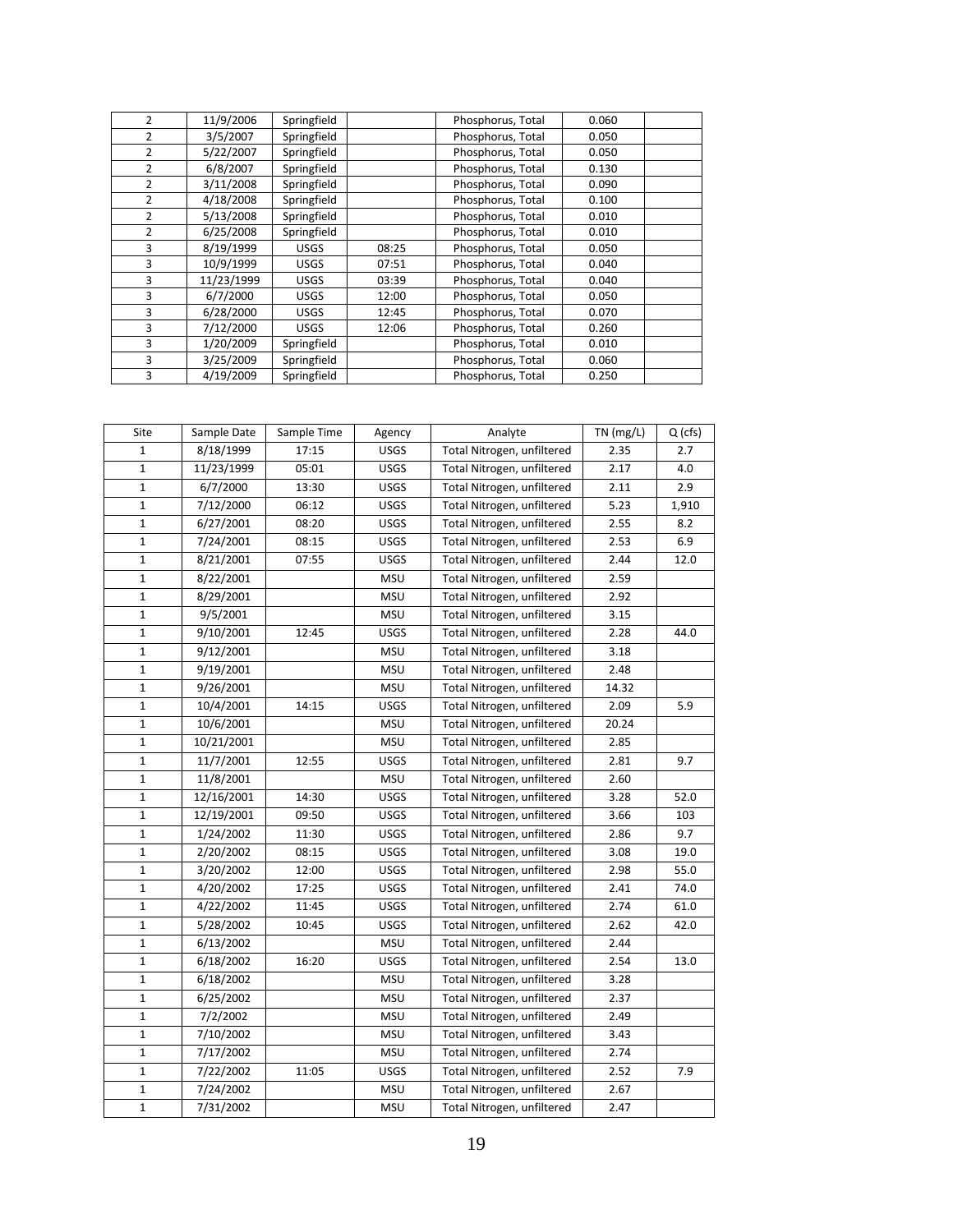| 1           | 8/7/2002            |          | <b>MSU</b>  | Total Nitrogen, unfiltered | 2.86 |      |
|-------------|---------------------|----------|-------------|----------------------------|------|------|
| 1           | 8/14/2002           |          | <b>MSU</b>  | Total Nitrogen, unfiltered | 2.39 |      |
| 1           | 8/20/2002           | 12:05    | <b>USGS</b> | Total Nitrogen, unfiltered | 2.29 | 4.1  |
| $\mathbf 1$ | 8/21/2002           |          | <b>MSU</b>  | Total Nitrogen, unfiltered | 2.03 |      |
| 1           | 8/28/2002           |          | <b>MSU</b>  | Total Nitrogen, unfiltered | 2.50 |      |
| 1           | 9/4/2002            |          | <b>MSU</b>  | Total Nitrogen, unfiltered | 1.85 |      |
| 1           | 9/10/2002           | 14:25    | USGS        | Total Nitrogen, unfiltered | 1.53 | 1.7  |
| $\mathbf 1$ | 9/11/2002           |          | <b>MSU</b>  | Total Nitrogen, unfiltered | 1.84 |      |
| 1           | 9/18/2002           |          | <b>MSU</b>  | Total Nitrogen, unfiltered | 1.64 |      |
| 1           | 9/25/2002           |          | <b>MSU</b>  | Total Nitrogen, unfiltered | 1.73 |      |
| $\mathbf 1$ | 10/2/2002           |          | <b>MSU</b>  | Total Nitrogen, unfiltered | 1.76 |      |
| 1           | $\frac{10}{9/2002}$ |          | <b>MSU</b>  | Total Nitrogen, unfiltered | 1.58 |      |
| 1           | 10/22/2002          | 08:10    | USGS        | Total Nitrogen, unfiltered | 1.69 | 2.0  |
| 1           | 11/19/2002          | 15:30    | <b>USGS</b> | Total Nitrogen, unfiltered | 2.08 | 4.6  |
| 1           | 12/10/2002          | 14:20    | <b>USGS</b> | Total Nitrogen, unfiltered | 2.32 | 3.9  |
| 1           | 1/28/2003           | 15:05    | USGS        | Total Nitrogen, unfiltered | 2.53 | 3.8  |
| 1           | 2/14/2003           | 12:27    | USGS        | Total Nitrogen, unfiltered | 2.90 | 30.0 |
| 1           | 2/20/2003           | 13:05    | USGS        | Total Nitrogen, unfiltered | 3.67 | 49.0 |
| $\mathbf 1$ | 3/18/2003           | 15:10    | USGS        | Total Nitrogen, unfiltered | 2.76 | 12.0 |
| 1           | 4/23/2003           | 13:40    | <b>USGS</b> | Total Nitrogen, unfiltered | 2.82 | 9.7  |
| $\mathbf 1$ | 5/6/2003            | 21:10    | USGS        | Total Nitrogen, unfiltered | 3.40 | 70.0 |
| 1           | 5/21/2003           | 08:30    | USGS        | Total Nitrogen, unfiltered | 3.11 | 33.0 |
| 1           | 6/26/2003           | 08:30    | USGS        | Total Nitrogen, unfiltered | 2.81 | 17.0 |
| 1           | 7/28/2003           | 10:40    | <b>USGS</b> | Total Nitrogen, unfiltered | 2.34 | 4.3  |
| 1           | 8/20/2003           | 11:30    | <b>USGS</b> | Total Nitrogen, unfiltered | 2.15 | 4.6  |
| 1           | 9/3/2003            | 12:45    | <b>USGS</b> | Total Nitrogen, unfiltered | 2.54 | 12.0 |
| 1           | 10/15/2003          | 14:00    | <b>USGS</b> | Total Nitrogen, unfiltered | 1.86 | 4.2  |
| 1           | 11/25/2003          | 09:30    | USGS        | Total Nitrogen, unfiltered | 2.91 | 15.0 |
| 1           | 12/15/2003          | 14:35    | <b>USGS</b> | Total Nitrogen, unfiltered | 3.16 | 20.0 |
| $\mathbf 1$ | 1/13/2004           | 10:35    | <b>USGS</b> | Total Nitrogen, unfiltered | 3.18 | 22.0 |
| 1           | 2/10/2004           | 14:45    | USGS        | Total Nitrogen, unfiltered | 3.23 | 17.0 |
| 1           | 3/3/2004            | 19:15    | USGS        | Total Nitrogen, unfiltered | 2.20 | 54.0 |
| 1           | 3/16/2004           | 13:45    | USGS        | Total Nitrogen, unfiltered | 3.09 | 32.0 |
| 1           | 4/12/2004           | 15:40    | USGS        | Total Nitrogen, unfiltered | 2.63 | 18.0 |
| 1           | 5/12/2004           | 09:15    | USGS        | Total Nitrogen, unfiltered | 2.81 | 21.0 |
| 1           | 6/13/2004           |          | USGS        | Total Nitrogen, unfiltered | 2.44 | 56.0 |
| 1           | 6/14/2004           | 00:24    | USGS        | Total Nitrogen, unfiltered | 2.55 | 30.0 |
| $\mathbf 1$ | 6/17/2004           |          | USGS        | Total Nitrogen, unfiltered | 2.86 | 107  |
| 1           | 6/18/2004           |          | USGS        | Total Nitrogen, unfiltered | 3.15 | 55.0 |
| 1           | 7/21/2004           | 16:10    | USGS        | Total Nitrogen, unfiltered | 2.25 | 7.5  |
| 1           | 9/29/2004           | 15:35    | <b>MDNR</b> | Total Nitrogen, unfiltered | 1.45 |      |
| 1           | 3/24/2005           | 11:10    | <b>MDNR</b> | Total Nitrogen, unfiltered | 2.54 |      |
| 1           | 9/26/2008           | 9:52:00  | <b>MSU</b>  | Total Nitrogen, unfiltered | 2.43 | 28.2 |
| 1           | 10/14/2008          | 9:30     | <b>MSU</b>  | Total Nitrogen, unfiltered | 2.72 | 7.3  |
| 1           | 10/23/2008          | 10:21:16 | <b>MSU</b>  | Total Nitrogen, unfiltered | 2.43 | 26.2 |
| 1           | 11/5/2008           | 10:11:05 | <b>MSU</b>  | Total Nitrogen, unfiltered | 1.87 | 7.0  |
| 1           | 11/11/2008          | 9:18:25  | <b>MSU</b>  | Total Nitrogen, unfiltered | 2.16 | 10.1 |
| 1           | 11/25/2008          | 8:43:34  | <b>MSU</b>  | Total Nitrogen, unfiltered | 2.17 | 6.0  |
| 1           | 12/4/2008           | 8:45     | <b>MSU</b>  | Total Nitrogen, unfiltered | 2.05 | 5.0  |
| 1           | 12/9/2008           | 8:51     | <b>MSU</b>  | Total Nitrogen, unfiltered | 1.94 | 5.6  |
| 1           | 12/18/2008          | 13:53    | MSU         | Total Nitrogen, unfiltered | 1.64 | 5.0  |
| 1           | 1/23/2009           | 8:01     | MSU         | Total Nitrogen, unfiltered | 2.69 | 8.5  |
| 1           | 2/2/2009            | 8.36     | <b>MSU</b>  | Total Nitrogen, unfiltered | 2.73 | 14.7 |
| 1           | 2/11/2009           | 8:15     | <b>MSU</b>  | Total Nitrogen, unfiltered | 2.83 | 45.8 |
| $\mathbf 1$ | 2/20/2009           | 8:32     | <b>MSU</b>  | Total Nitrogen, unfiltered | 2.83 | 34.6 |